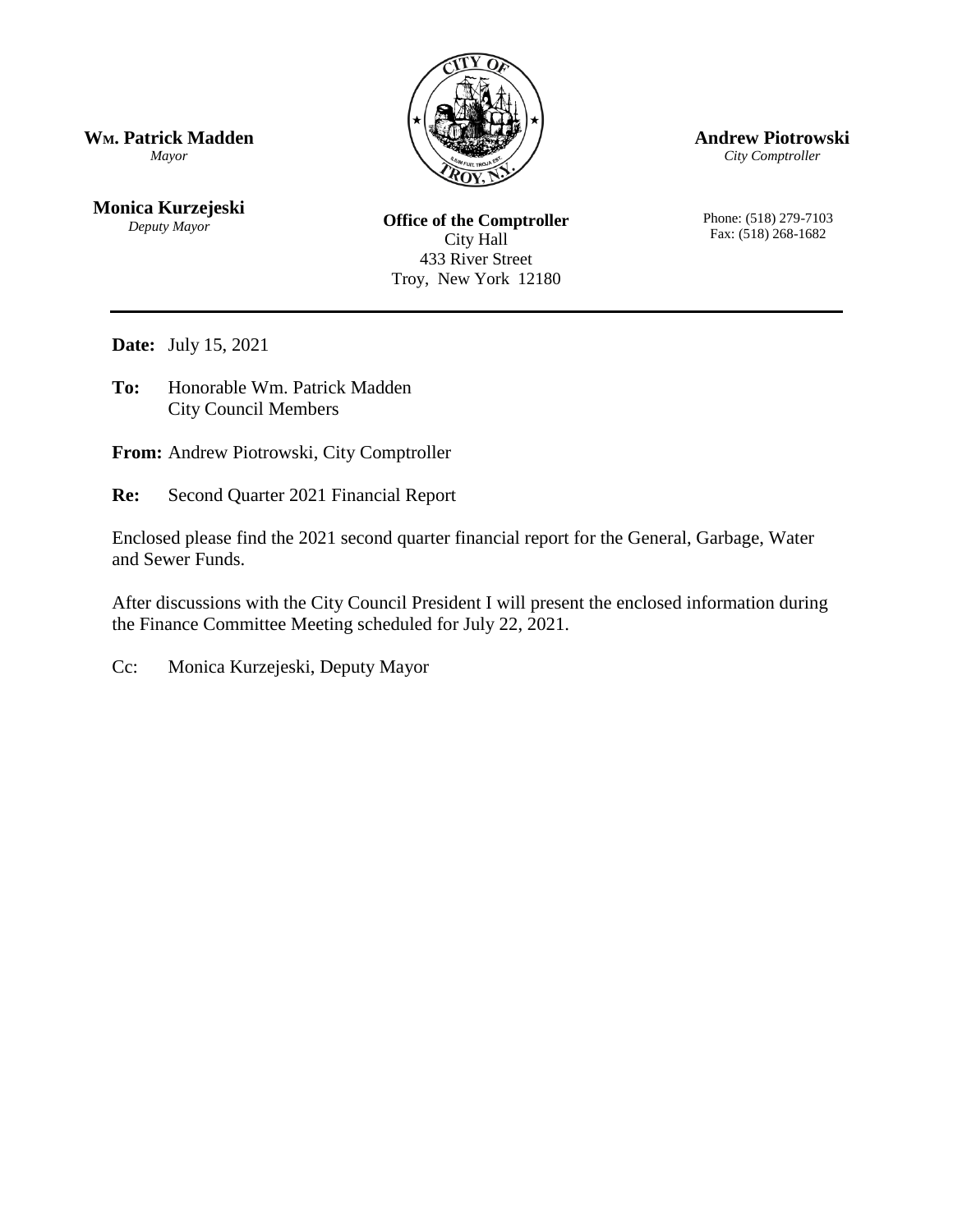#### **City of Troy, New York 2021 Second Quarter Report General Fund Revenues**

| Revenue                                  | 06/30/2021 | 06/30/2020 | \$ Change   | % Change    | 2021 Actual | 2021 Budget | \$ Diff        | % Achieved | Footnote       |
|------------------------------------------|------------|------------|-------------|-------------|-------------|-------------|----------------|------------|----------------|
| <b>Real Property Taxes</b>               | 15,402,990 | 14,807,951 | 595,038     | 4.02%       | 15,402,990  | 26,086,544  | (10,683,554)   | 59.05%     |                |
| <b>Local Sources</b>                     | 6,211,350  | 5,484,048  | 727,302     | 13.26%      | 6,211,350   | 19,683,290  | (13, 471, 940) | 31.56%     | $\mathbf{2}$   |
| <b>General Government Support</b>        | 118,553    | 77,375     | 41,178      | 53.22%      | 118,553     | 424,946     | (306, 393)     | 27.90%     |                |
| <b>Public Safety</b>                     | 771,137    | 344,686    | 426,451     | 123.72%     | 771,137     | 1,115,284   | (344, 147)     | 69.14%     | 3              |
| Health                                   | 927,297    | 884,954    | 42,344      | 4.78%       | 927,297     | 2,275,000   | (1,347,703)    | 40.76%     |                |
| Transportation                           | 365,449    | 366,348    | (899)       | $-0.25%$    | 365,449     | 960,000     | (594, 551)     | 38.07%     |                |
| Recreation                               | 546,623    | 74,069     | 472,553     | 637.99%     | 546,623     | 1,141,500   | (594, 877)     | 47.89%     | 4              |
| <b>Intergovernmental Charges</b>         |            | 10,000     | (10,000)    | $-100.00\%$ | $\Omega$    | 347,000     | (347,000)      | 0.00%      |                |
| Use Of Money & Property                  | 3,756      | 15,934     | (12, 178)   | $-76.43%$   | 3,756       | 95,750      | (91, 994)      | 3.92%      |                |
| Licenses & Permits                       | 369,984    | 282,816    | 87,167      | 30.82%      | 369,984     | 1,018,250   | (648, 266)     | 36.34%     | 5              |
| Fines & Forfeitures                      | 296,276    | 366,161    | (69, 885)   | $-19.09%$   | 296,276     | 1,726,000   | (1,429,724)    | 17.17%     | 6              |
| Sale Of Property & Compensation For Loss | 85,654     | 19,588     | 66,066      | 337.28%     | 85,654      | 62,716      | 22,938         | 136.57%    |                |
| Miscellaneous                            | 682,037    | 634,716    | 47,321      | 7.46%       | 682,037     | 471,003     | (788,966)      | 46.37%     |                |
| <b>Interfund Revenues</b>                | ,262,368   | 1,338,995  | (76, 628)   | $-5.72%$    | ,262,368    | 2,985,905   | (1,723,537)    | 42.28%     |                |
| State Aid                                | 404,795    | 302,036    | 102,758     | 34.02%      | 404,795     | 12,050,951  | (11, 646, 156) | 3.36%      | 7              |
| Federal Aid                              | $\Omega$   |            |             |             |             | 677,294     | (677, 294)     | 0.00%      |                |
| <b>Intrafund Revenues</b>                | 137,843    | 1,139,295  | (1,001,452) | $-87.90\%$  | 137,843     | 3,038,187   | (2,900,344)    | 4.54%      | 8              |
| <b>Appropriated Fund Balance</b>         | $\Omega$   |            |             | 100.00%     | $\Omega$    | 1,667,947   | (1,667,947)    | 0.00%      |                |
| <b>Total General Fund Revenues</b>       | 27,586,112 | 26,148,975 | 1,437,137   | $5.50\%$    | 27,586,112  | 76,827,567  | (47, 573, 509) | 35.91%     | 9 <sup>°</sup> |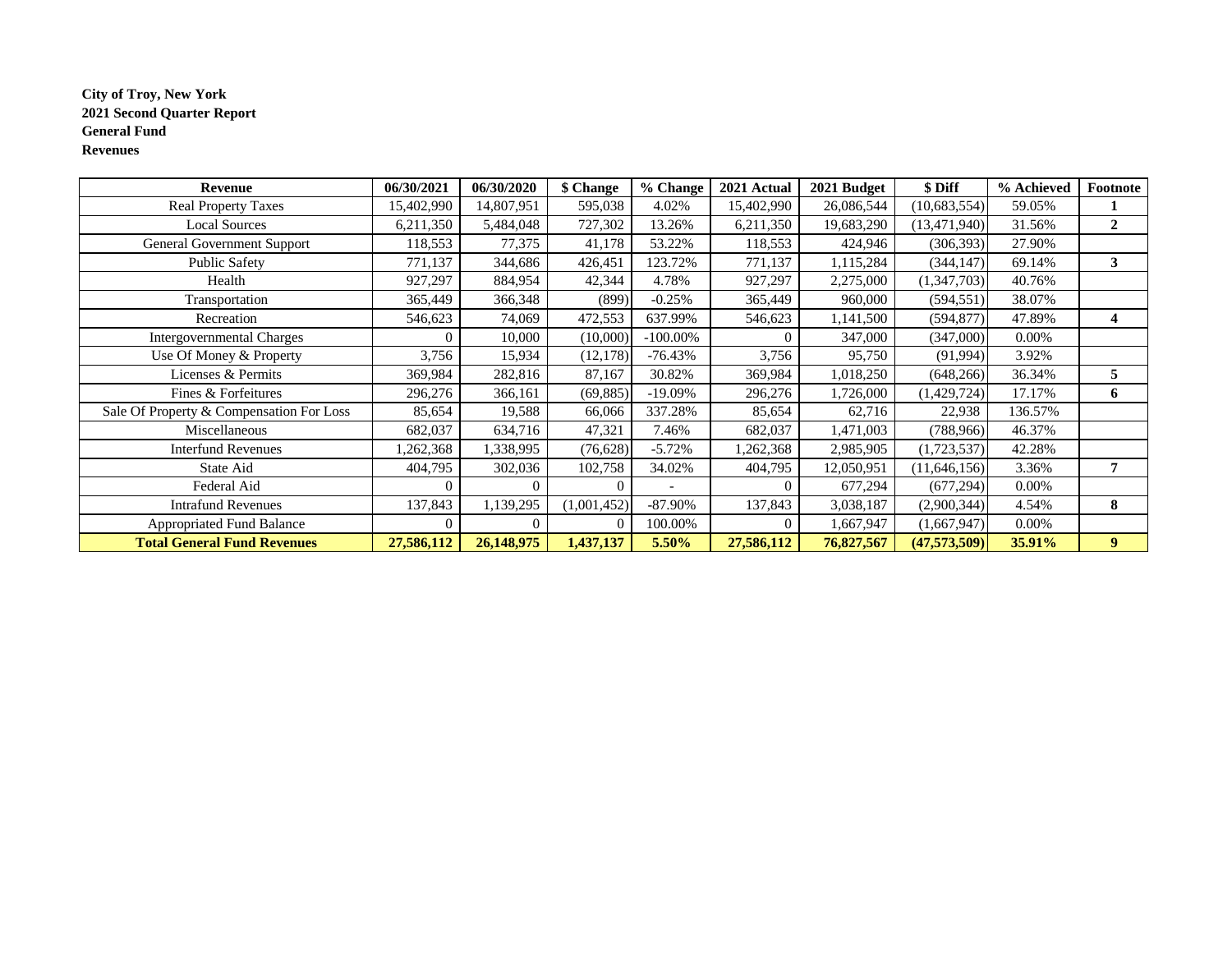**City of Troy, New York 2020 Second Quarter Report General Fund Revenues Footnotes**

## **1. Real Property Taxes**

Property tax collections through the first six months have been very strong in comparison to the total 2021 tax levy, with 59.05% of first and second installments collected as of June  $30<sup>th</sup>$ . This is believed to be driven through a combination of residents paying both installments at the beginning of the year and the continued increase in the number of property owners who pay property taxes through escrow.

## **2. Local Sources**

The revenues categorized as Local Sources, totaling \$6,211,350 at the end of the second quarter, have increased by 13.26% from the six month total of 2020. This increase is driven entirely by the increased sales tax revenues received from first 2021 receipts. The increased sales tax revenue within our county is consistent with the trend being experienced throughout the state.

## **3. Public Safety**

Similar to the footnote in the expenditures section, the increase in this category comes from the budgeting of and revenue recognition of charges for emergency demolitions paid for by property owners.

Furthermore, Vacant Building fee revenue has increased from 2020 to 2021 by approximately \$62,000, with the 2021 six month total equaling \$379,274.

## **4. Recreation**

Recreation revenues totaled \$546,623 as of June  $30<sup>th</sup>$ , which is 47.89% of the total amount budgeted for in 2021. Comparing 2020 to 2021 is difficult as there was a delay in opening the Frear Park Golf Course in 2020 due to the pandemic which is skewing the revenue totals year to year. The revenues at the golf course thus far are very strong and have increased from those of 2019 through the first six months.

#### **5. Licenses & Permits**

Total revenues within this category are \$369,984 as of June  $30<sup>th</sup>$  with the primary driver of the revenues being building permits. Revenues have increased by 30.82% from the six month total of 2020 caused by an increase in building permit revenue.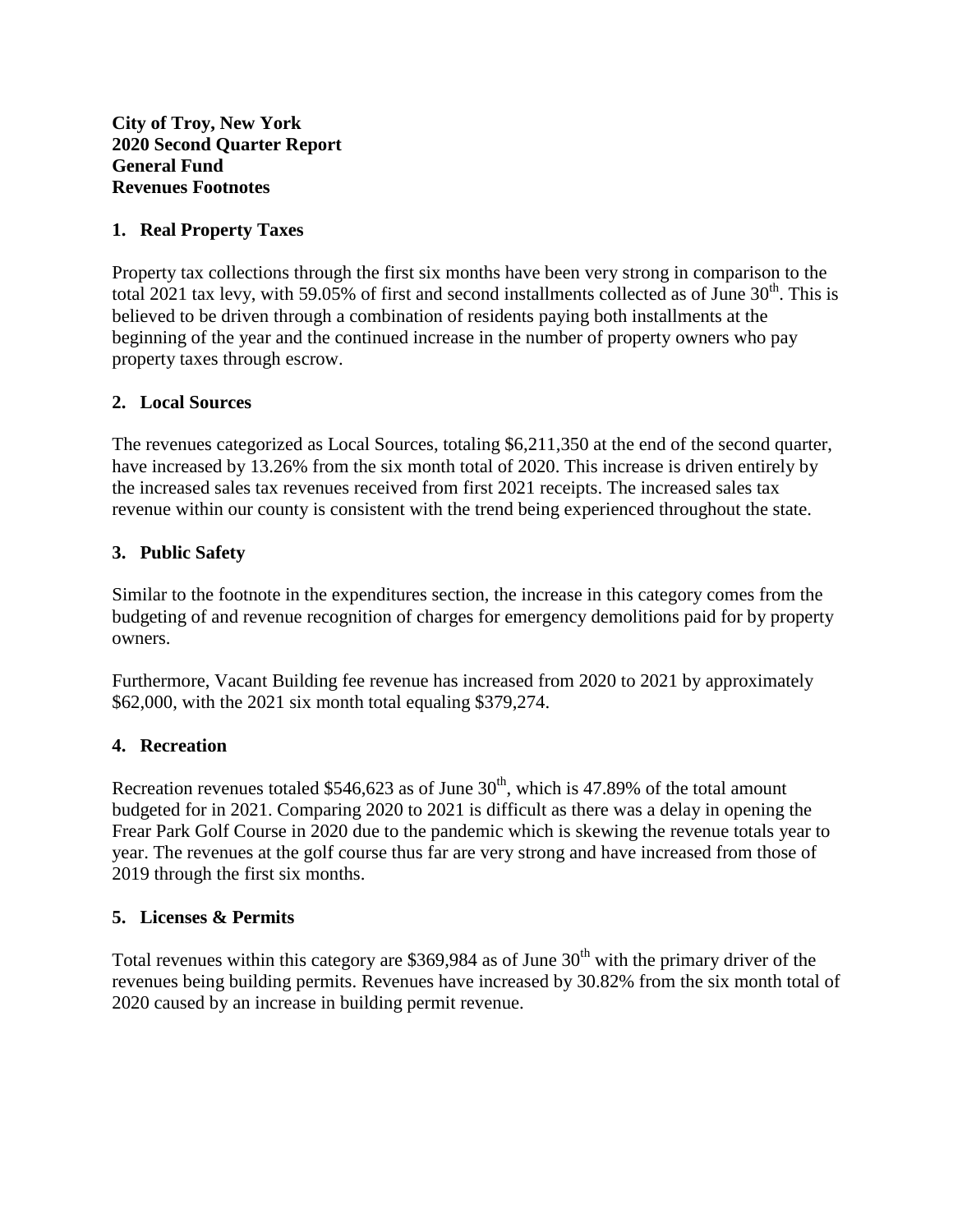## **6. Fines & Forfeitures**

There is a decrease in this category along with a low recognition of budgetary revenues driven by the lag in processing of fines and violations from the court due to the impact of the Covid-19 pandemic.

# **7. State Aid**

The only revenue recognized in the first quarter for State Aid annually is the receipt of the first mortgage tax payment which totals \$404,795 in 2021. Revenues have increased by 34.02% from 2020 to 2021 driven by the current real estate market.

# **8. Intrafund Revenues**

While this category has decreased from 2020 it is caused by steps taken last year as a result of the financial impact from pandemic. The 2021 revenues to date are transfers from the Debt Service Fund offsetting principal and interest costs.

# **9. Total General Fund Revenues**

The total revenues in the General Fund as of June 30, 2021 were \$27,586,112 or 35.91% of the total amount budgeted for. Revenues have also increased by 5.50% over the six month total of 2020.

The increase from 2020 was expected given the implications the Covid-19 pandemic had on General Fund. Also the amount recognized to date for 2021 in the General Fund is consistent with that of prior years when looking at the total amount budgeted given the impact seasonality has with regard to revenue recognition.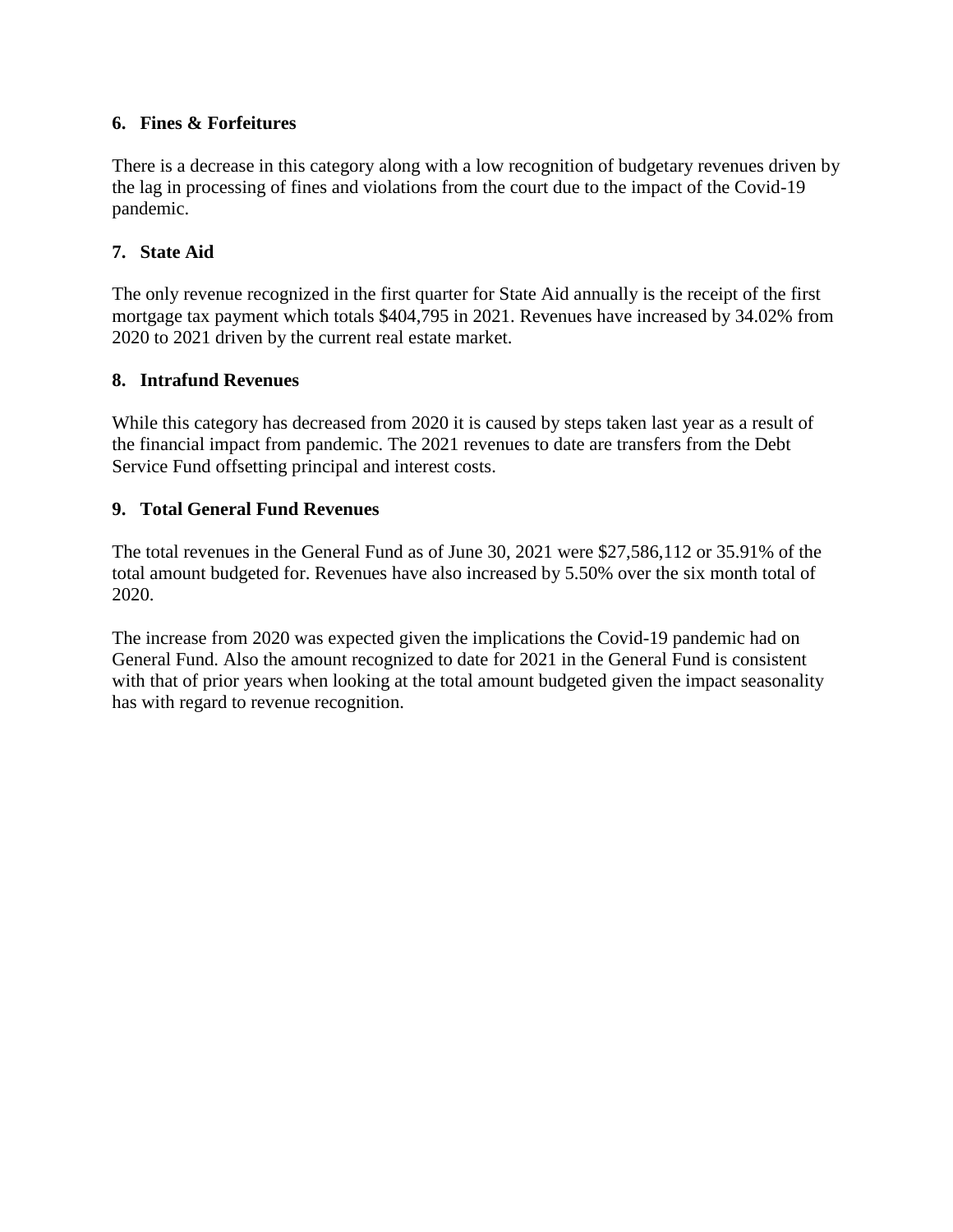#### **City of Troy, New York 2021 Second Quarter Report General Fund Expenditures**

| <b>Expenditure</b>                   | 06/30/2021       | 06/30/2020 | \$ Change    | % Change    | 2021 Actual      | 2021 Budget | \$ Rem     | % Expended | Footnote                |
|--------------------------------------|------------------|------------|--------------|-------------|------------------|-------------|------------|------------|-------------------------|
| <b>Code 1 - Salaries</b>             |                  |            |              |             |                  |             |            |            |                         |
| <b>Permanent Salaries</b>            | 11,306,052       | 11,297,916 | 8,137        | 0.07%       | 11,306,052       | 24,981,962  | 13,675,910 | 45.26%     | 1                       |
| <b>Temporary Salaries</b>            | 245,815          | 169,326    | 76,490       | 45.17%      | 245,815          | 709,603     | 463,788    | 34.64%     | $\mathbf 2$             |
| Overtime                             | 106,434          | 75,148     | 31,286       | 41.63%      | 106,434          | 185,000     | 78,566     | 57.53%     | 3                       |
| Overtime - Snow Plowing              | 130,379          | 68,723     | 61,656       | 89.72%      | 130,379          | 175,000     | 44,621     | 74.50%     | $\overline{\mathbf{4}}$ |
| Overtime - Police                    | 672,815          | 561,493    | 111,322      | 19.83%      | 672,815          | 1,215,600   | 542,785    | 55.35%     | 5                       |
| Overtime - Fire                      | 682,062          | 694,197    | (12, 135)    | $-1.75%$    | 682,062          | 1,200,000   | 517,938    | 56.84%     |                         |
| Overtime - Public Safety Grants      | 33,811           | 46,817     | (13,006)     | $-27.78%$   | 33,811           | 96,494      | 62,683     | 35.04%     |                         |
| Misc. Other                          | 791,573          | 675,538    | 116,035      | 17.18%      | 791,573          | 2,523,615   | 1,732,042  | 31.37%     |                         |
| <b>Total Code 1</b>                  | 13,968,942       | 13,589,158 | 379,785      | 2.79%       | 13,968,942       | 31,087,274  | 17,118,332 | 44.93%     |                         |
|                                      |                  |            |              |             |                  |             |            |            |                         |
| <b>Code 2 - Fixed Assets</b>         | 459,294          | 98,674     | 360,620      | 365.47%     | 459,294          | 1,173,261   | 713,967    | 39.15%     | 6                       |
|                                      |                  |            |              |             |                  |             |            |            |                         |
| Code 3 - Materials & Supplies        | 1,163,018        | 931,303    | 231,716      | 24.88%      | 1,163,018        | 2,833,841   | 1,670,823  | 41.04%     | 7                       |
| <b>Code 4 - Contractual Services</b> |                  |            |              |             |                  |             |            |            |                         |
| <b>Utilities</b>                     | 920,246          | 775,845    | 144,401      | 18.61%      | 920,246          | 1,831,350   | 911,104    | 50.25%     |                         |
| Postage                              | 14,649           | 23,485     | (8, 836)     | $-37.63%$   | 14,649           | 62,823      | 48,174     | 23.32%     |                         |
| Printing & Advertising               | 22,059           | 17,256     | 4,803        | 27.84%      | 22,059           | 75,151      | 53,092     | 29.35%     |                         |
| Repairs & Rentals                    | 547,932          | 483,720    | 64,212       | 13.27%      | 547,932          | 1,134,872   | 586,940    | 48.28%     |                         |
| Insurance                            | 501,232          | 398,493    | 102,739      | 25.78%      | 501,232          | 418,228     | (83,004)   | 119.85%    | 8                       |
| Dues                                 | 19,922           | 20,639     | (717)        | $-3.47%$    | 19,922           | 47,999      | 28,077     | 41.50%     |                         |
| <b>Consultant Services</b>           | 1,098,261        | 1,182,475  | (84, 214)    | $-7.12%$    | 1,098,261        | 3,167,163   | 2,068,902  | 34.68%     |                         |
| Training                             | 50,820           | 42,724     | 8,096        | 18.95%      | 50,820           | 245,703     | 194,883    | 20.68%     |                         |
| Travel                               | 6,075            | 5,973      | 102          | 1.71%       | 6,075            | 47,852      | 41,777     | 12.70%     |                         |
| Judgments & Claims                   | 89,049           | 2,142      | 86,907       | 4057.21%    | 89,049           | 250,000     | 160,951    | 35.62%     |                         |
| Contingencies - Operating            | $\mathbf{0}$     | $\Omega$   | $\mathbf{0}$ |             | $\mathbf{0}$     | 812,176     | 812,176    | 0.00%      |                         |
| Uniforms                             | 69,292           | 110,232    | (40, 940)    | $-37.14%$   | 69,292           | 325,672     | 256,380    | 21.28%     |                         |
| <b>Medical Expenses</b>              | 36,185           | 25,774     | 10,411       | 40.39%      | 36,185           | 70,555      | 34,370     | 51.29%     |                         |
| Misc. Other                          | 1,301            | 1,350      | (49)         | $-3.62%$    | 1,301            | 13,500      | 12,199     | 9.64%      |                         |
| <b>Total Code 4</b>                  | 3,377,022        | 3,090,107  | 286,915      | 9.28%       | 3,377,022        | 8,503,043   | 5,126,021  | 39.72%     |                         |
| Code 6/7 - Debt Service              |                  |            |              | $-0.09%$    |                  |             |            | 56.65%     |                         |
|                                      | 4,913,317        | 4,917,887  | (4,570)      |             | 4,913,317        | 8,673,225   | 3,759,908  |            |                         |
| Code 8 - Benefits                    |                  |            |              |             |                  |             |            |            |                         |
| Pension                              | 1,774,214        | 1,788,592  | (14, 378)    | $-0.80%$    | 1,774,214        | 7,572,008   | 5,797,794  | 23.43%     | 9                       |
| Health Insurance                     | 6,265,487        | 5,219,622  | 1,045,864    | 20.04%      | 6,265,487        | 12,727,166  | 6,461,679  | 49.23%     | 10                      |
| Dental Insurance                     | 260,455          | 190,304    | 70,151       | 36.86%      | 260,455          | 559,295     | 298,840    | 46.57%     | 10                      |
| Social Security                      | 1,018,639        | 993,028    | 25,610       | 2.58%       | 1,018,639        | 2,372,233   | 1,353,594  | 42.94%     |                         |
| Worker's Compensation                | 178,715          | 183,586    | (4, 871)     | $-2.65%$    | 178,715          | 400,000     | 221,285    | 44.68%     |                         |
| Unemployment Insurance               | $\boldsymbol{0}$ | 16,045     | (16, 045)    | $-100.00\%$ | $\boldsymbol{0}$ | 90,000      | 90,000     | 0.00%      |                         |
| <b>Total Code 8</b>                  | 9,497,509        | 8,391,177  | 1,106,332    | 13.18%      | 9,497,509        | 23,720,702  | 14,223,193 | 40.04%     |                         |
| <b>Code 9 - Interfund Transfers</b>  | 330,531          | 91,907     | 238,624      | 259.63%     | 330,531          | 801,312     | 470,781    | 41.25%     | 11                      |
|                                      |                  |            |              |             |                  |             |            |            |                         |
| <b>Total General Fund Expenses</b>   | 33,709,634       | 31,110,213 | 2,599,421    | 8.36%       | 33,709,634       | 76,792,658  | 43,083,024 | 43.90%     | 12                      |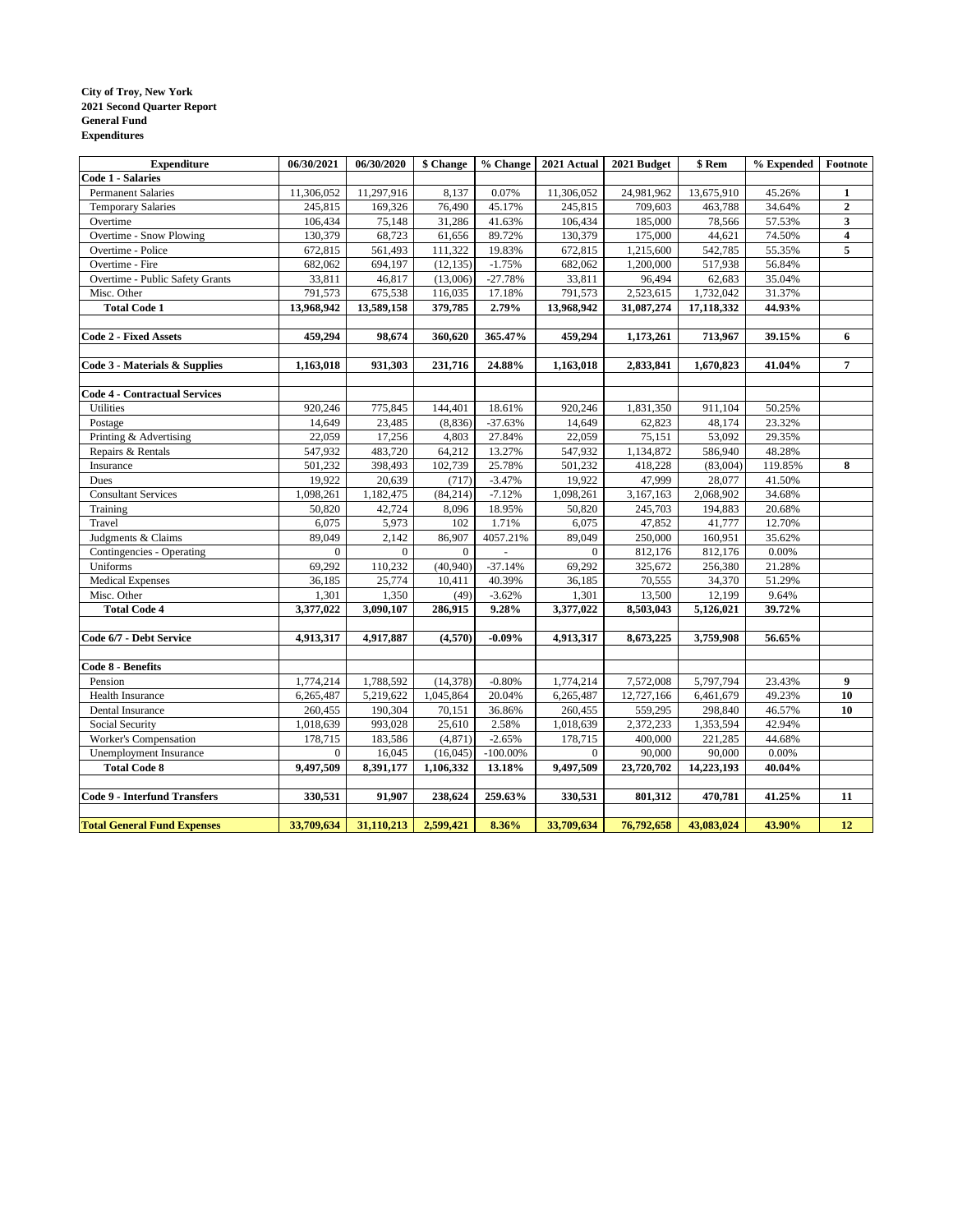**City of Troy, New York 2021 Second Quarter Report General Fund Expenses Footnotes**

#### **1. Permanent Salaries**

Permanent Salaries totaled \$11,306,052 through the first six months of the 2021 fiscal year, the total of which in the current year is nearly identical to that of the six month total in 2020. Only 45.26% of the 2021 total budget has been expended to date caused by the numerous vacancies within multiple City departments.

#### **2. Temporary Salaries**

Temporary Salaries have increased by 45.17% over the six month total in the prior fiscal year (totaling \$245,815 in 2021) because in 2020 there was a minimal hiring of temporary staff as a result of the financial impact from the Covid-19 pandemic.

In 2021 only 34.64% of the budget has been expended as of June  $30<sup>th</sup>$  but it is anticipated that this will increase in the third quarter as the summer months is when the temporary staff is generally employed within various departments in General Services.

## **3. Overtime**

Overtime totaled \$106,434 at the end of the second quarter in 2021 with 57.53% of the budget expended to date. The cause for this, along with the increase from the six month total of 2020, is in part from the cost of the HBO filming in downtown Troy that is being reimbursed and a budget amendment will be forthcoming to amend budget accounts for the reimbursement.

#### **4. Overtime – Snow Plowing**

As the winter months in 2021 were less mild than those of 2020 the snow plowing overtime saw a sizeable increase year over year. The annual budget for this account bears in mind the seasonality impact annually which is why 74.50% of the budget has been expended to date.

## **5. Overtime – Police**

Police overtime totaled 672,815 as of June 30, 2021 and equates to 55.35% of the total amount budgeted for in 2021. In comparison to the six month total of 2020 the total 2021 cost has increased by \$111,322 on 19.83%. The cause for this increase is attributable to:

- **a.** As mentioned in Footnote 3, there were considerable reimbursable costs from the HBO filming and the forthcoming budget amendment will return the funding to the account.
- **b.** There have been numerous vacancies within the department throughout the 2021 fiscal year and there have also been new hires in the Police Academy in the year. When a new hire is in the academy there is still an overtime cost from the vacancy that the new hire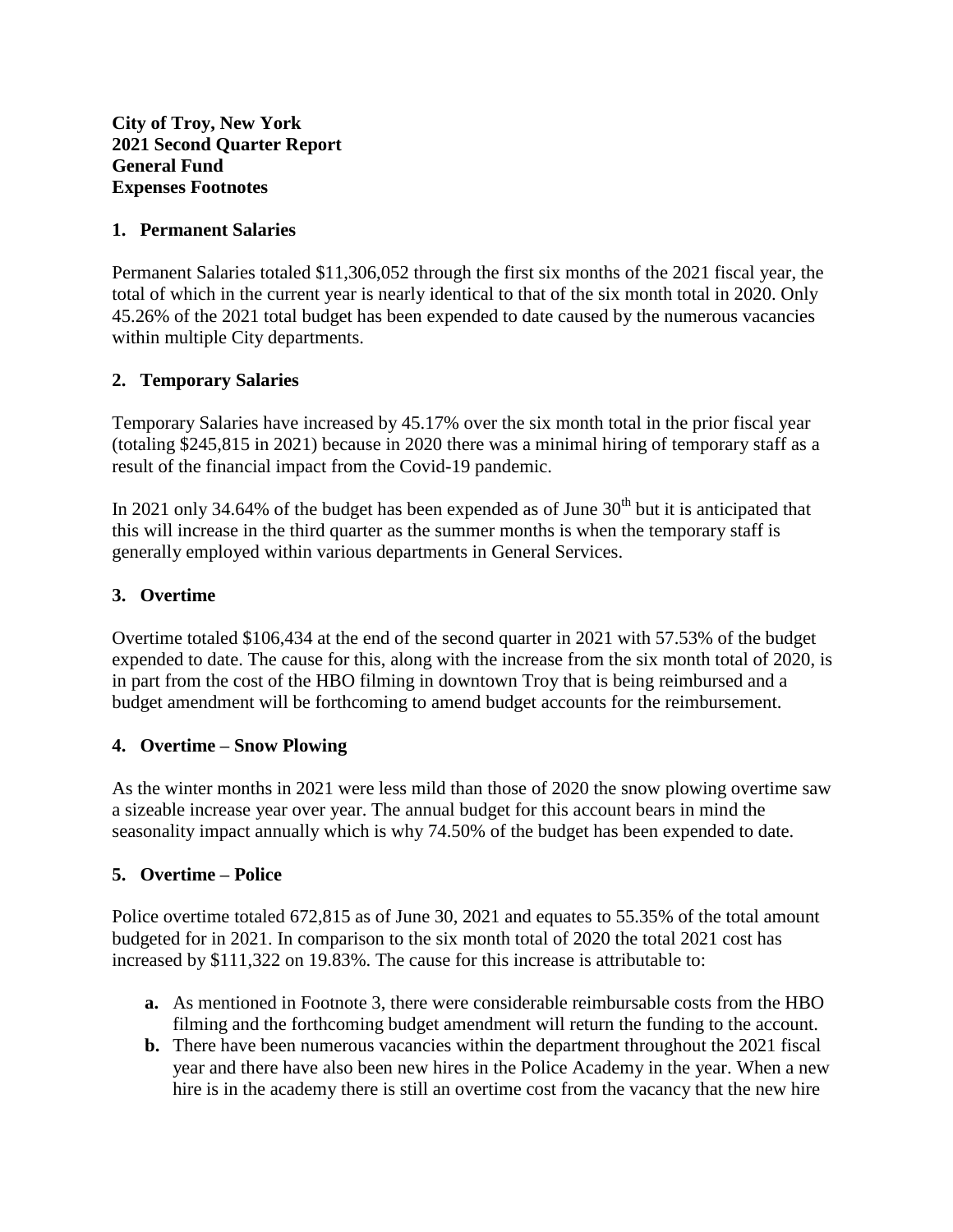fills until the point in time the new hire is on patrol and has been completed training in full.

**c.** There was a contractual increase in 2021 based on the City's contract with the PBA that increased the overtime rate from that of 2020.

## **6. Fixed Assets**

In 2021 the City changed how it recognizes and accounts for the building demolitions that are reimbursed for causing the significant increase within this category. There is corresponding revenues for these expenses.

## **7. Materials & Supplies**

The total cost for Materials & Supplies is \$1,163,018 as of June 30, 2021, equating to 41.04% of the total 2021 budget.

The increase from 2020 to 2021 of 24.88% is primarily caused by:

- **a.** The increased purchase of salt caused by the winter conditions experienced in 2021
- **b.** The cost of the City's body worn cameras for the Police Department

#### **8. Insurance**

Insurance costs totaled \$501,232 at the end of the first six months in 2021 which, as the report indicates, is overbudget and a budget amendment is forthcoming to the City Council for this. The substantial increase year over year is caused by an increase in the premium specifically for General Liability insurance which alone increased in excess of \$100,000. The City's insurance broker had looked to get quotes from over eight insurance carriers in addition to the current carrier and the lowest quote was selected.

In 2020 the City had increased the insurance coverage based on recommendations within City administrative staff and also the City's insurance agents and also changed to a nine month insurance policy so that the policy ran from January 1 through December 31. The cost increase year over year was anticipated based on reverting back to a twelve month policy; however, there annual increase in coverage was greater than anticipated.

Finally the City continues to add new equipment to the insurance coverage as required which plays a minimal part of the total cost increase.

#### **9. Pension**

The total 2021 cost for pension is an estimate based on wages to date for all four operating funds within the City. The total actual 2021 pension cost will not be known until the 2021 year-end reconciliation occurring in the first quarter of 2022.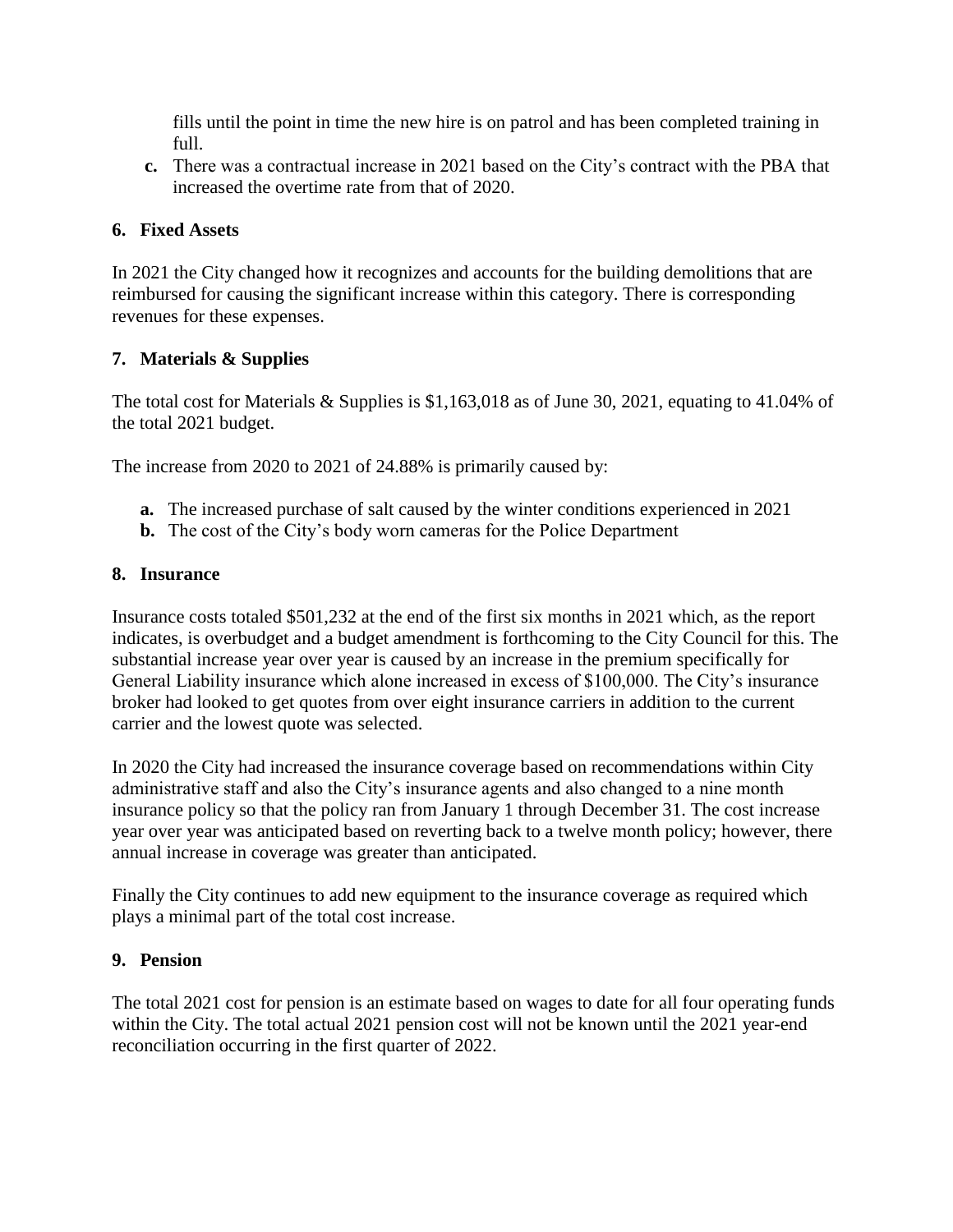#### **10. Health Insurance / Dental Insurance**

Both Health Insurance and Dental Insurance have seen considerable cost increases in the 2021 fiscal year over 2020. The cost increases are coming from the City's self-insured plan for the non-Medicare eligible population. In consulting with the City's third party administrator this was to be expected given the impact of the Covid-19 pandemic and the cost increases are being seen throughout their client base. Costs are being monitored on a weekly basis as invoices are received within the City Comptroller's Office however, given the self-insured structure, it is unknown what direction costs will go over the remaining six months.

## **11. Interfund Transfers**

The increase in this category comes from the increased transfer to the Garbage Fund as approved in the 2021 budget.

## **12. Total General Fund Expenses**

The six month total expenses in the General Fund were \$33,709,634 or 43.90%. The total actual expenses have increased by 8.36% from year to year.

As is the case with the revenues in the General Fund the financial impact of the Covid-19 pandemic bears an impact on comparing 2020 to 2021 as this is variation caused from reduced spending in the 2020 fiscal year.

With that being said, spending to date is fairly consistent with what was expected from a budget perspective within the General Fund. Expenses have been and will continue to be monitored closely throughout the remainder of the 2021 fiscal year particularly within health insurance given the volatility that has been experienced to date.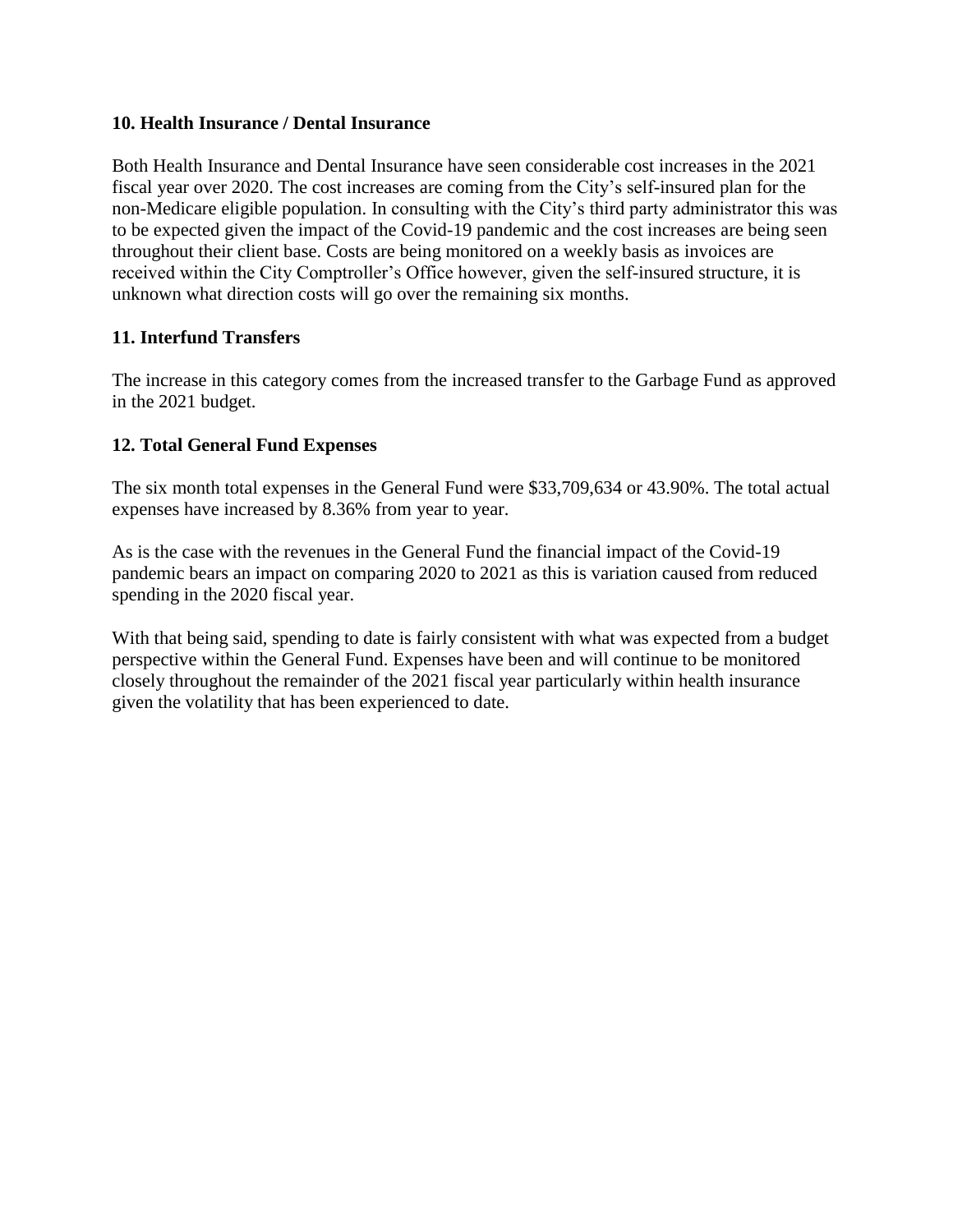# **City of Troy, New York 2021 Second Quarter Report General Fund Recap of Results**

| <b>Description</b>        | 2021          | 2020        | <b>Difference</b> |
|---------------------------|---------------|-------------|-------------------|
|                           |               |             |                   |
| <b>Total Revenues</b>     | 27,586,112    | 26,148,975  | 1,437,137         |
|                           |               |             |                   |
| <b>Total Expenditures</b> | 33,709,634    | 31,110,213  | 2,599,421         |
|                           |               |             |                   |
| <b>Surplus (Deficit)</b>  | (6, 123, 522) | (4,961,239) | (1,162,284)       |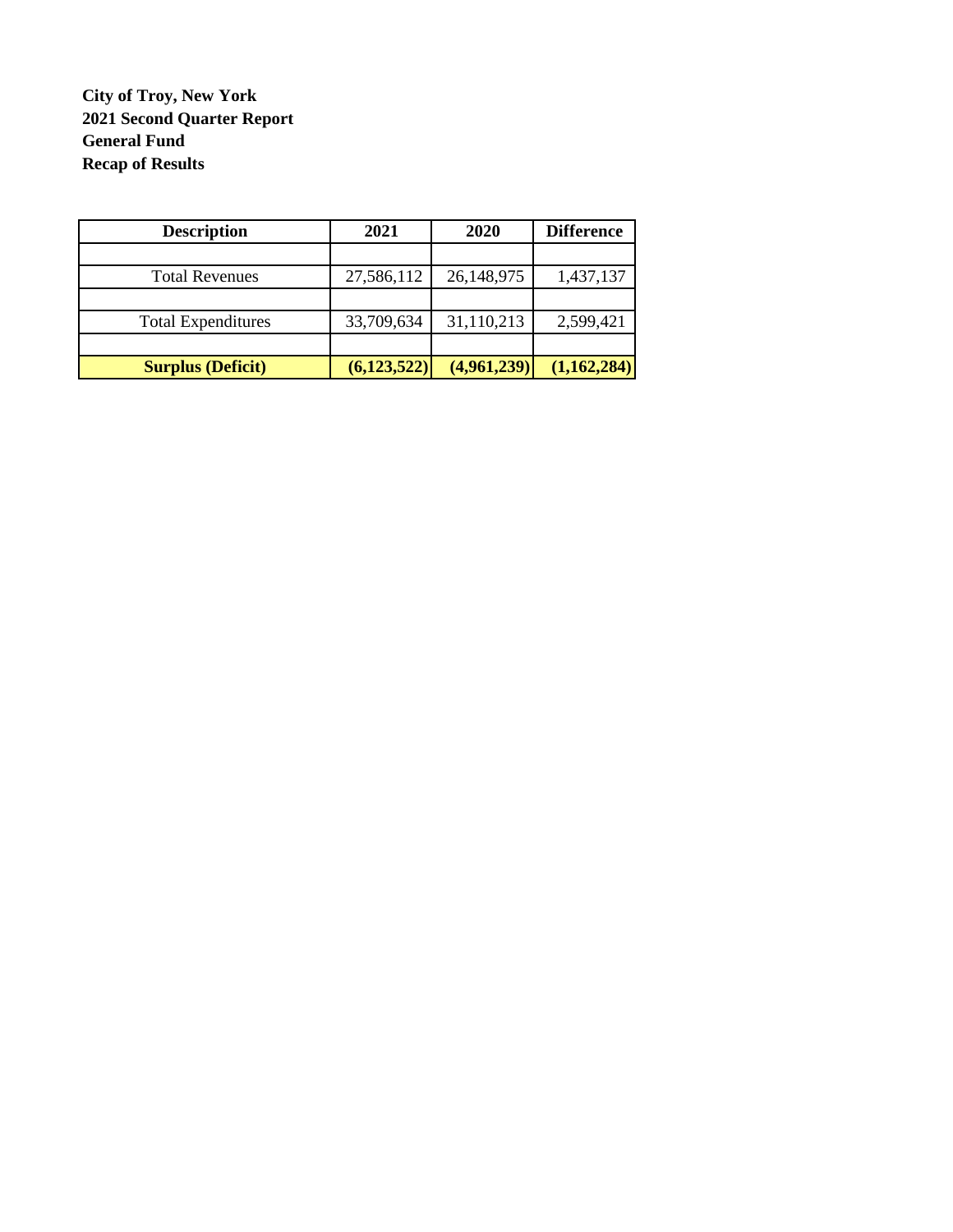#### **City of Troy, New York 2021 Second Quarter Report General Fund Recap**

The deficit in the General Fund as of June 30, 2021 totals \$6,123,522, which is consistent with that of prior years. This is because of the seasonality impact that revenues have on an annual basis particularly with regards to sales tax and state aid.

The total deficit is comparable to that of 2020 when excluding "revenues" that were recognized in the 2020 fiscal year directly to combat the financial impact of the Covid-19 pandemic.

There have been expenditures that have significantly increased in 2021 that have been and will be continue to be closely monitored, especially with regards to health insurance. As noted the cost increases are within the self-insured plan that are entirely variable from case to case.

It is also important to note that there are material expenditures related to the HBO filming that will have revenue recorded to offset the cost in the third quarter of this fiscal year.

Monitoring throughout the General Fund will continue to occur in totality for both revenues and expenditures to ensure that there is an understanding of the trajectory for the General Fund in the 2021 fiscal year.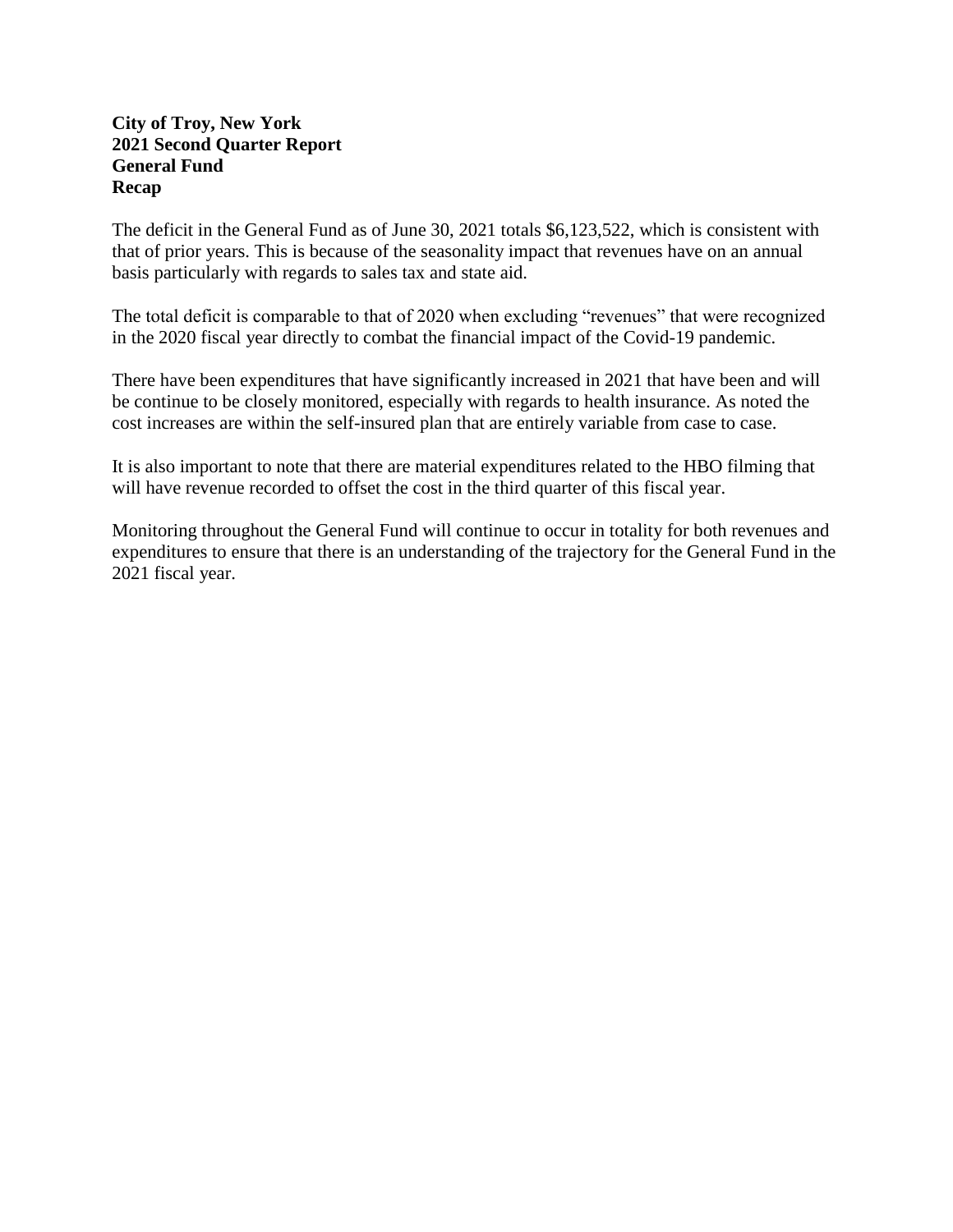#### **City of Troy, New York 2021 Second Quarter Report Garbage Fund Revenues**

| <b>Revenue</b>          | 06/30/2021 | 06/30/2020 | \$ Change | % Change  | 2021 Actual | 2021 Budget | \$ Diff     | % Achieved | Footnote |
|-------------------------|------------|------------|-----------|-----------|-------------|-------------|-------------|------------|----------|
| Departmental Income     | 3,226,220  | 3,077,370  | 148.850   | 4.84%     | 3,226,220   | 3,628,940   | (402,720)   | 88.90%     |          |
| Use Of Money & Property | 2.472      | 29,507     | (27,035)  | $-91.62%$ | 2,472       | 130.000     | (127, 528)  | .90%       |          |
| Permits                 | 20,600     |            | 20,600    | 100.00%   | 20,600      | 32,500      | (11,900)    | 63.38%     |          |
| Miscellaneous           | 44.967     | 15,096     | 29,872    | 197.88%   | 44,967      | 61.260      | (16,293)    | 73.40%     |          |
| State Aid               |            |            |           |           |             | 108,501     | (108, 501)  | 0.00%      |          |
| Interfund Transfers     | 332,736    | 255,211    | 77,525    | 30.38%    | 332,736     | 666,159     | (333, 423)  | 49.95%     |          |
| <b>Total</b>            | 3,626,995  | 3,377,184  | 249,811   | 7.40%     | 3,626,995   | 4,627,360   | (1,000,365) | 78.38%     |          |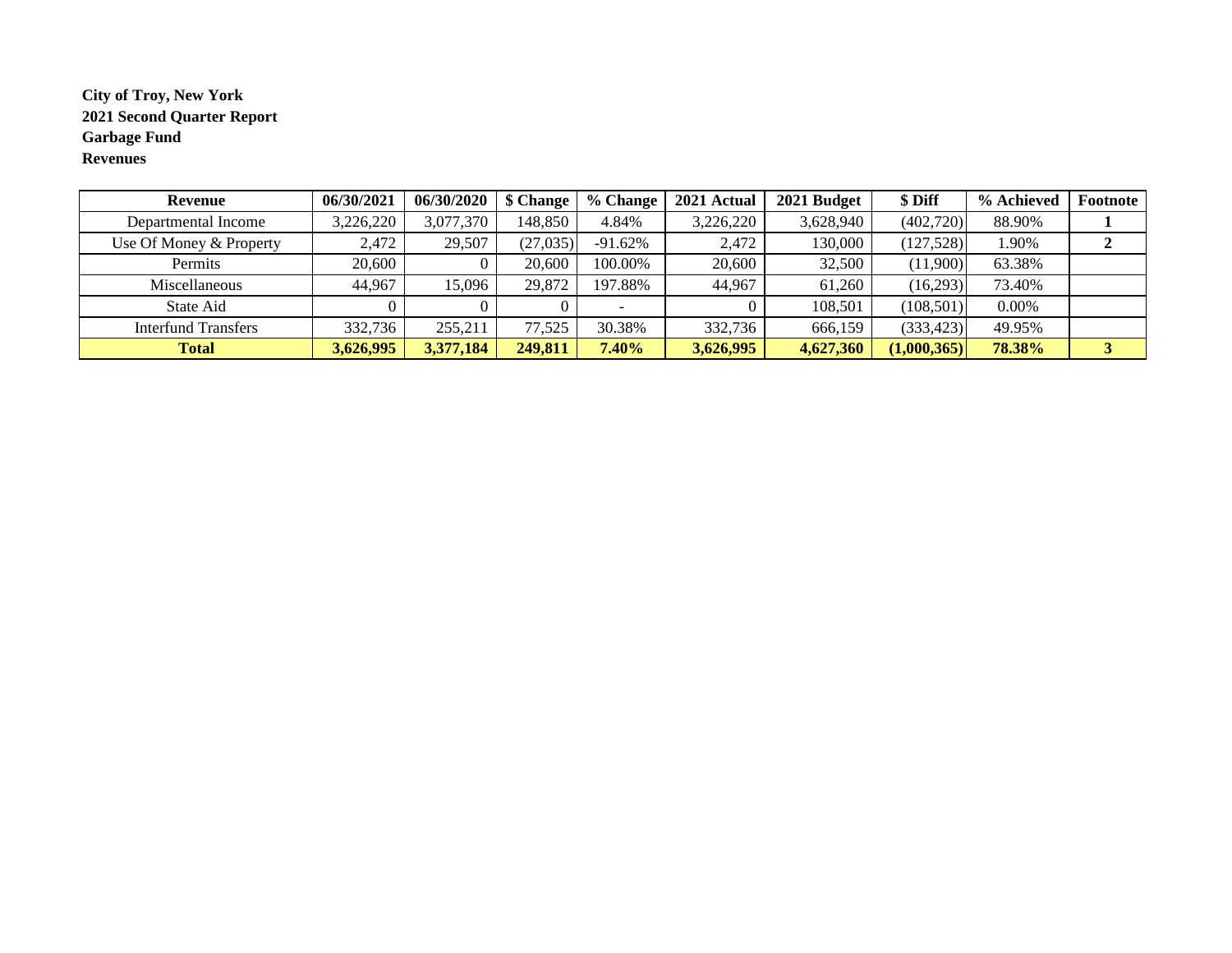**City of Troy, New York 2020 Second Quarter Report Garbage Fund Revenues Footnotes**

#### **1. Departmental Income**

Departmental income totaled  $$3,226,220$  as of June  $30<sup>th</sup>$  which is 88.90% of the total 2021 budget and an increase of 4.84% from 2020. Revenues in the Garbage Fund are recognized as they are billed not as they are collected (similar to the Water and Sewer Funds). Unpaid bills are relevied to the subsequent year's property tax bill and the General Fund pays the Garbage Fund the total relevy regardless if the relevy is paid or not.

There are two concerns however with the garbage fee revenue thus far in 2021. The first is that the number of adjustments, particularly the number of residents who use private collection, have increased more than what was anticipated in the budget process. When preparing the annual budget and the number of adjustments that will be made to the garbage fee a historical analysis is done to obtain a trend of each adjustment. It had been anticipated that there would be approximately 742 units exempted for private collection where the actual number as of June  $30<sup>th</sup>$ is 1,147 units. This is alarming as it has resulted in lost revenue to the Garbage Fund in the 2021 fiscal year.

The second concern is the decline in actual payments received through the first six months of the 2021 fiscal year, in which collections have decreased from the 2020 fiscal year. The due date of the first installment was extended to June  $30<sup>th</sup>$  which could be a contributing factor by not having penalties accruing on the unpaid bills as early as previous years. Delinquent letters were sent out specifically for unpaid garbage bills in early July 2021 with the hope that this will increase collections in advance of the second installment due date.

## **2. Use of Money & Property**

Penalty charges for unpaid bills are classified under this category. As the due date for the first installment of the garbage fee was extended until June  $30<sup>th</sup>$  it has created a decrease in the penalty charge revenue account and is why such a low amount of revenue has been recognized through the first six months of 2021.

## **3. Total Garbage Fund Revenues**

Total Garbage Fund revenues were \$3,626,995 at the end of the second quarter which is 78.38% of the total 2021 budgeted revenues and an increase of 7.40% over 2020.

While revenues have increased, due to the increase in the 2021 per unit garbage fee, the concern remains surrounding the number of adjustments and the collection of outstanding bills.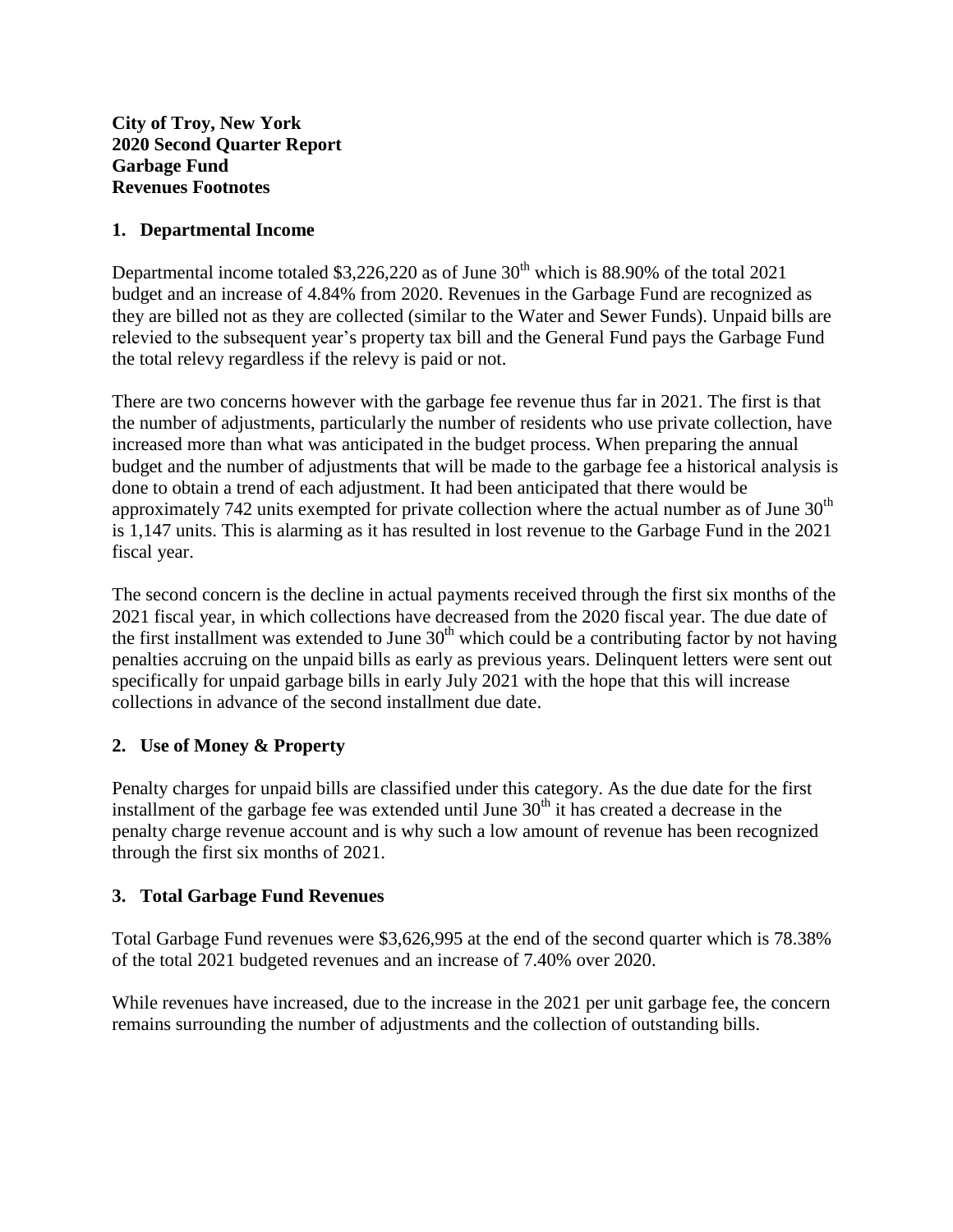#### **City of Troy, New York 2021 Second Quarter Report Garbage Fund Expenditures**

| <b>Expenditure</b>                   | 06/30/2021 | 06/30/2020     | \$ Change | % Change       | 2021 Actual  | 2021 Budget | \$ Rem    | % Expended | $\bf Footnote$          |
|--------------------------------------|------------|----------------|-----------|----------------|--------------|-------------|-----------|------------|-------------------------|
| <b>Code 1 - Salaries</b>             |            |                |           |                |              |             |           |            |                         |
| <b>Permanent Salaries</b>            | 632,668    | 652,862        | (20, 194) | $-3.09%$       | 632,668      | 1,628,477   | 995,809   | 38.85%     | 1                       |
| <b>Temporary Salaries</b>            | 8.289      | $\overline{0}$ | 8,289     | 100.00%        | 8,289        | $\Omega$    | (8, 289)  | 100.00%    | $\mathbf{2}$            |
| Overtime                             | 53,307     | 36,200         | 17,107    | 47.26%         | 53,307       | 57,500      | 4,193     | 92.71%     | $\overline{\mathbf{3}}$ |
| Misc. Other                          | 13,752     | 13,200         | 552       | 4.18%          | 13,752       | 37,600      | 23,848    | 36.57%     |                         |
| <b>Total Code 1</b>                  | 708,016    | 702,262        | 5,754     | 0.82%          | 708,016      | 1,723,577   | 1,015,561 | 41.08%     |                         |
|                                      |            |                |           |                |              |             |           |            |                         |
| <b>Code 2 - Fixed Assets</b>         | 1,358      | $\mathbf{0}$   | 1,358     | $\blacksquare$ | 1,358        | 14,000      | 12,642    | 9.70%      |                         |
|                                      |            |                |           |                |              |             |           |            |                         |
| Code 3 - Materials & Supplies        | 56,864     | 49,698         | 7,166     | 14.42%         | 56,864       | 119,000     | 62,136    | 47.78%     | 4                       |
|                                      |            |                |           |                |              |             |           |            |                         |
| <b>Code 4 - Contractual Services</b> |            |                |           |                |              |             |           |            |                         |
| Postage                              | 1,467      | 338            | 1,129     | 100.00%        | 1,467        | 5,800       | 4,333     | 25.29%     |                         |
| Printing & Advertising               | 1,344      | 1,115          | 230       | 20.63%         | 1,344        | 8,000       | 6,656     | 16.81%     |                         |
| <b>Tipping Fees</b>                  | 392,646    | 431,638        | (38,991)  | $-9.03%$       | 392,646      | 1,015,000   | 622,354   | 38.68%     | 5                       |
| Insurance                            | 26,282     | 20,225         | 6,057     | 29.95%         | 26.282       | 22,012      | (4,270)   | 119.40%    | 7                       |
| <b>Consultant Services</b>           | 49,093     | 5,750          | 43,342    | 753.75%        | 49,093       | 113,371     | 64,278    | 43.30%     | 6                       |
| Training                             | 493        | 4,166          | (3,673)   | $-88.17%$      | 493          | 12,500      | 12,007    | 3.94%      |                         |
| Contingency                          | $\Omega$   | $\Omega$       | $\Omega$  |                | $\mathbf{0}$ | 29,019      | 29,019    | 0.00%      |                         |
| Due To Other Funds                   | 259,034    | 255,944        | 3,090     | 1.21%          | 259,034      | 518,067     | 259,034   | 50.00%     |                         |
| <b>Total Code 4</b>                  | 730,359    | 719,176        | 11,183    | 1.56%          | 730,359      | 1,723,769   | 993,410   | 42.37%     |                         |
|                                      |            |                |           |                |              |             |           |            |                         |
| Code 6/7 - Debt Service              | 7.896      | 10.650         | (2,754)   | $-25.86%$      | 7.896        | 46.835      | 38.939    | 16.86%     |                         |
| Code 8 - Benefits                    |            |                |           |                |              |             |           |            |                         |
| Pension                              |            |                |           | 23.47%         |              |             |           |            |                         |
|                                      | 66,348     | 53,737         | 12,611    |                | 66,348       | 280,528     | 214,180   | 23.65%     | 7<br>7                  |
| Health Insurance                     | 246,162    | 179,555        | 66,607    | 37.10%         | 246,162      | 524,321     | 278,159   | 46.95%     | $\overline{7}$          |
| Dental Insurance                     | 13,522     | 8,391          | 5,131     | 61.15%         | 13,522       | 29,036      | 15,514    | 46.57%     |                         |
| Social Security                      | 51,072     | 51,046         | 25        | 0.05%          | 51,072       | 131,854     | 80,782    | 38.73%     |                         |
| Worker's Compensation                | 375        | 4,143          | (3,768)   | -90.95%        | 375          | 35,000      | 34,625    | 1.07%      |                         |
| <b>Total Code 8</b>                  | 377,479    | 296,872        | 80,606    | 27.15%         | 377,479      | 1,000,739   | 623,260   | 37.72%     |                         |
| <b>Grand Total</b>                   | 1,881,972  | 1,778,658      | 103,313   | 5.81%          | 1,881,972    | 4,627,920   | 2,745,948 | 40.67%     | 8                       |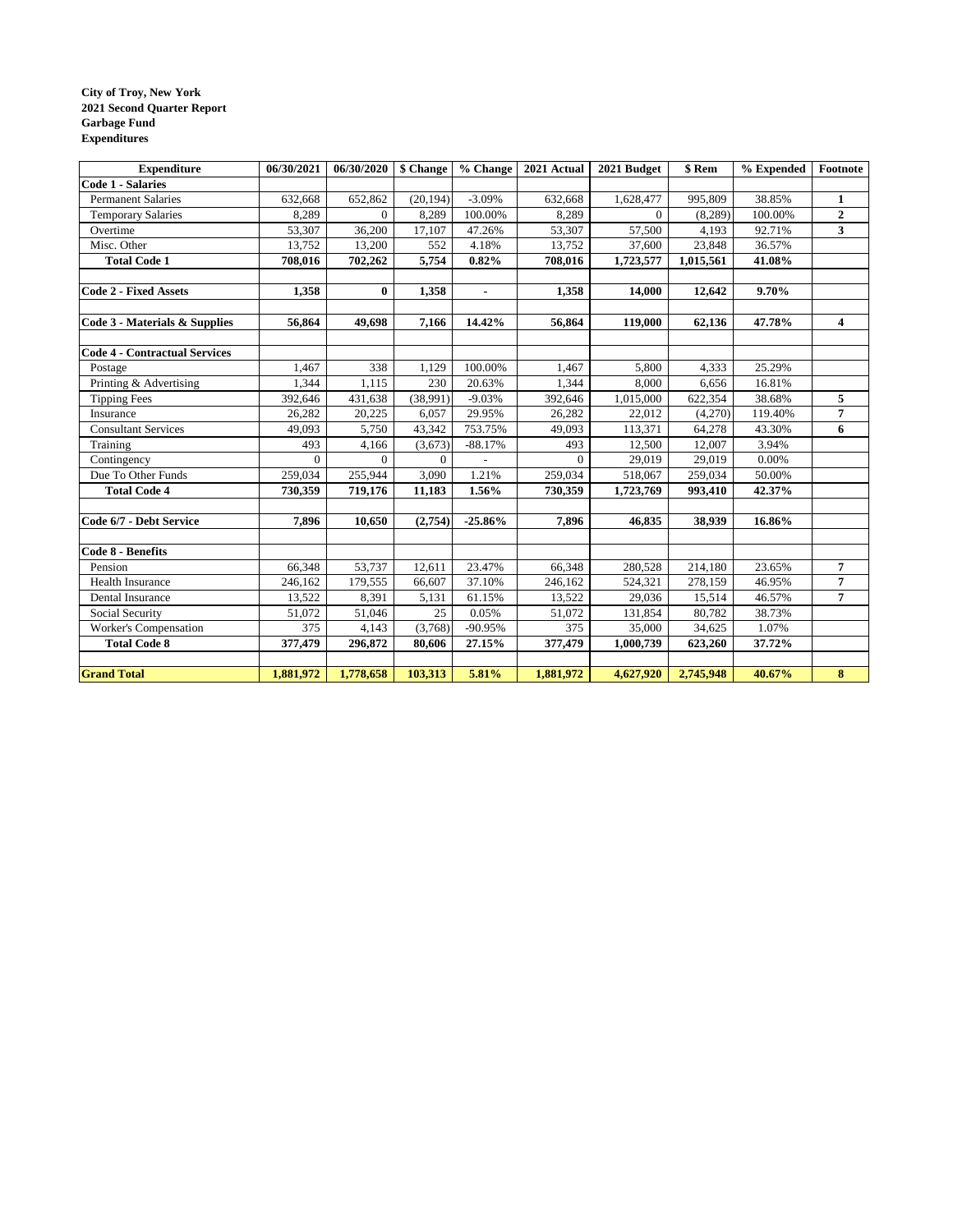**City of Troy, New York 2021 Second Quarter Report Garbage Fund Expenditures Footnotes**

#### **1. Permanent Salaries**

Permanent Salaries totaled \$632,668 as of June  $30<sup>th</sup>$  in the current fiscal year, which is 38.85% of the total amount budgeted for the fiscal year. This is a decrease of 3.09% from the six month total of 2020 caused by several positions being vacant at different points in the first six months of 2021.

## **2. Temporary Salaries**

A budget amendment will be brought forward for the hiring of temporary staff within the Garbage Fund.

#### **3. Overtime**

This category totaled \$53,307 at the end of the 2021 second quarter, which is 92.71% of the total amount budgeted for in the current fiscal year. Costs within this category that were attributable to the HBO filming will be reimbursed and added back to the account via budget amendment.

#### **4. Materials & Supplies**

Total Materials & Supplies were \$56,864 which equates to 47.78% of the total amount budgeted for in 2021. This total in comparison to the six month total of 2020 is an increase of over \$7,000 or 14.42%. The City has upgraded the technology used for department's getting gas from the DPW facilities which has yielded increased accuracy in departmental allocations of costs. Due to this the Garbage Fund's vehicle gas expense has increased coupled with the increase in gas costs in the 2021 year.

#### **5. Tipping Fees**

Tipping Fee costs have decreased from 2020 by 9.03% year over year, with the actual cost in 2021 amounting to \$392,646. The City has seen in the current fiscal year increased recycling usage from residents which in turn decreases the City's cost. Also the tip fee should also decrease, and has, as the number of residents within the City uses private collection has increased significantly as noted within the Garbage Fund revenues.

#### **6. Consultant Services**

The increase in this category comes from a reclassification of expenditures from other categories within the Garbage Fund as part of the 2021 budget preparation.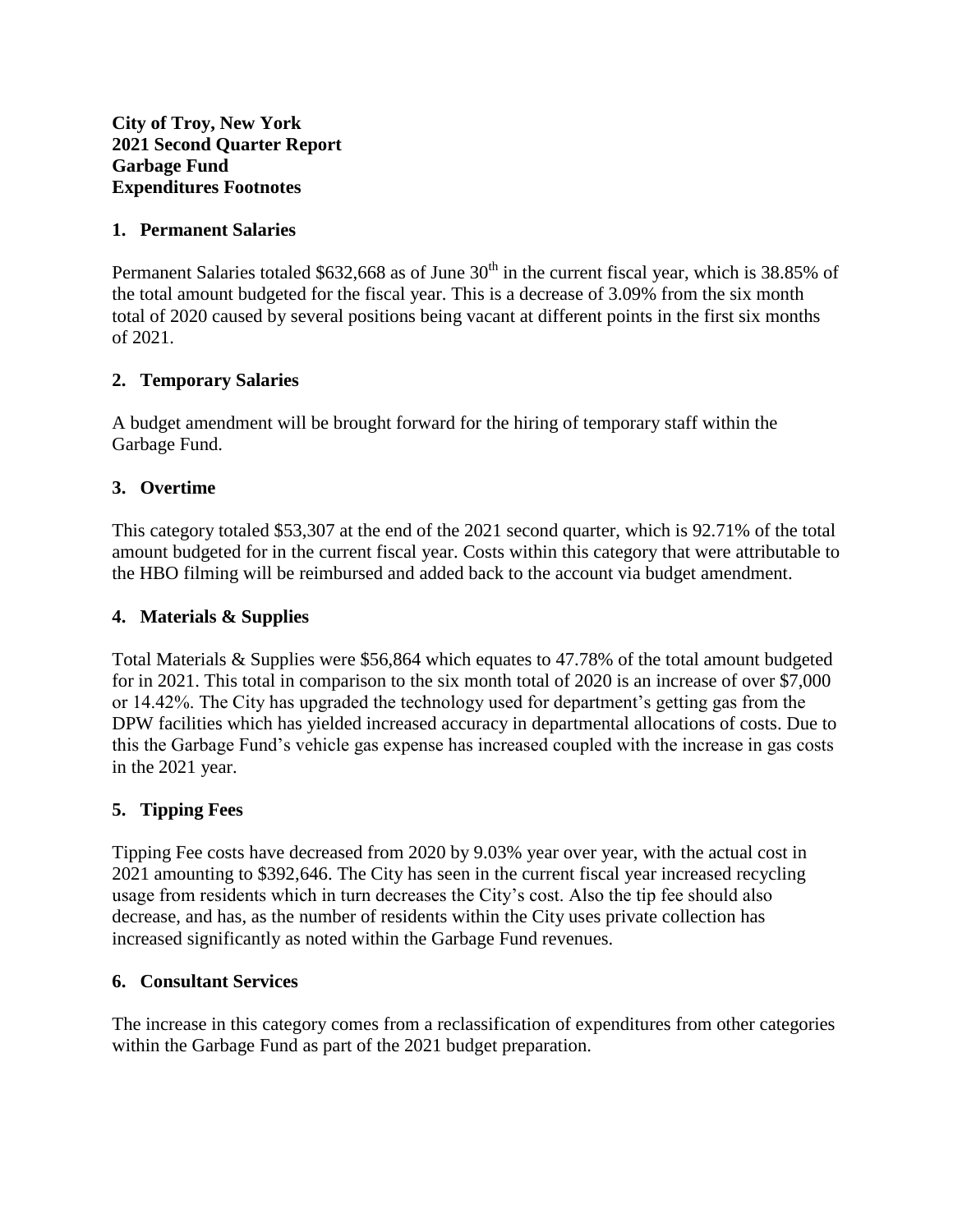## **7. Insurance / Pension / Health Insurance / Dental Insurance**

Please refer to the applicable Footnote in the General Fund Expenses summary.

# **8. Total Garbage Fund Expenses**

Total Garbage Fund expenses were \$1,881,972 at the end of the second quarter, an increase of 5.81% over 2020. This is caused almost entirely by the increase in Health Insurance.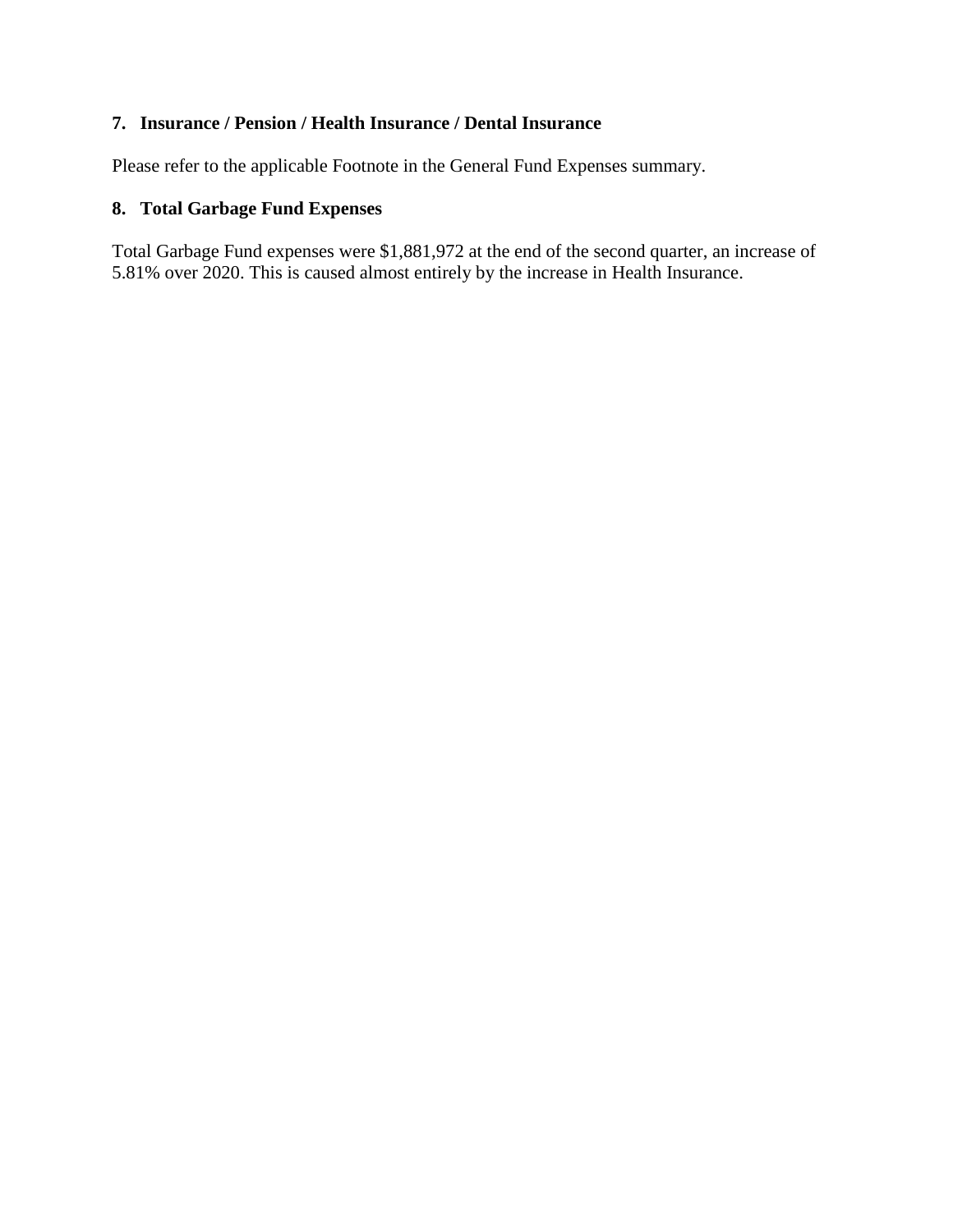#### **City of Troy, New York 2020 Second Quarter Report Garbage Fund Recap**

The Garbage Fund is showing a surplus as of June 30, 2021 totaling \$1,745,023 which is an increase of \$146,498 from that of 2020. It is certainly a positive sign that despite the impact to the revenues the adjustments had on revenues there is a still surplus greater than that of 2020.

As it is imperative, and consistent with what is done on an annual basis, The City Comptroller's Office will continue to closely monitor the revenues and expenditures within the Garbage Fund throughout the remainder of the current fiscal year consistent with what is done on an annual basis. In particular it will be crucial that the collection rate improves as the year progresses so that there is not a reliance on the General Fund to pay for the Garbage Fund's billings through the relevy process as part of the 2022 property tax bill preparation.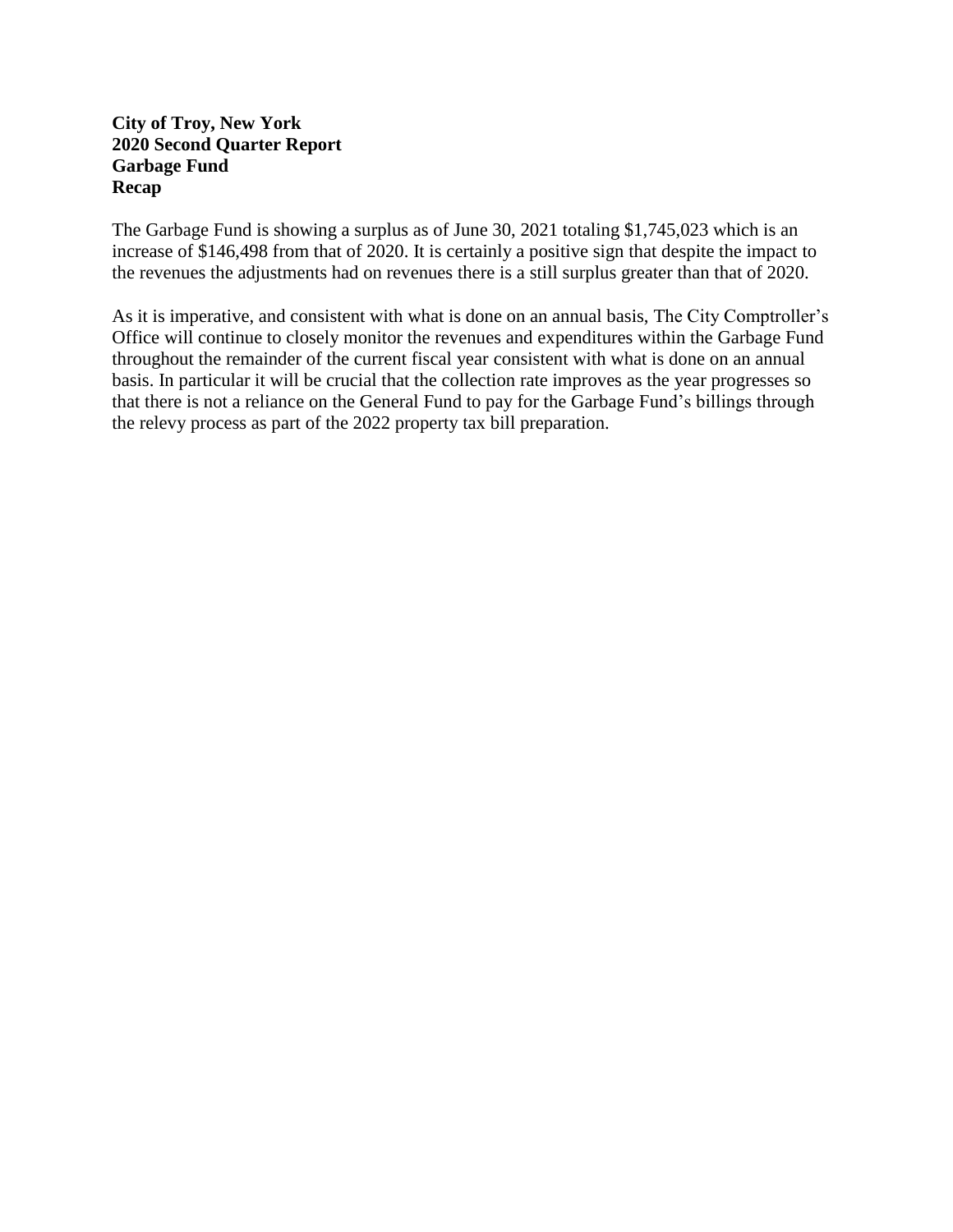#### **City of Troy, New York 2020 Second Quarter Report Garbage Fund Recap**

The Garbage Fund is showing a surplus as of June 30, 2021 totaling \$1,745,023 which is an increase of \$146,498 from that of 2020. It is certainly a positive sign that despite the impact to the revenues the adjustments had on revenues there is a still surplus greater than that of 2020.

As it is imperative, and consistent with what is done on an annual basis, the City Comptroller's Office will continue to closely monitor the revenues and expenditures within the Garbage Fund throughout the remainder of the current fiscal year. In particular it will be crucial that the collection rate improves as the year progresses so that there is not a reliance on the General Fund to pay for the Garbage Fund's billings through the relevy process as part of the 2022 property tax bill preparation.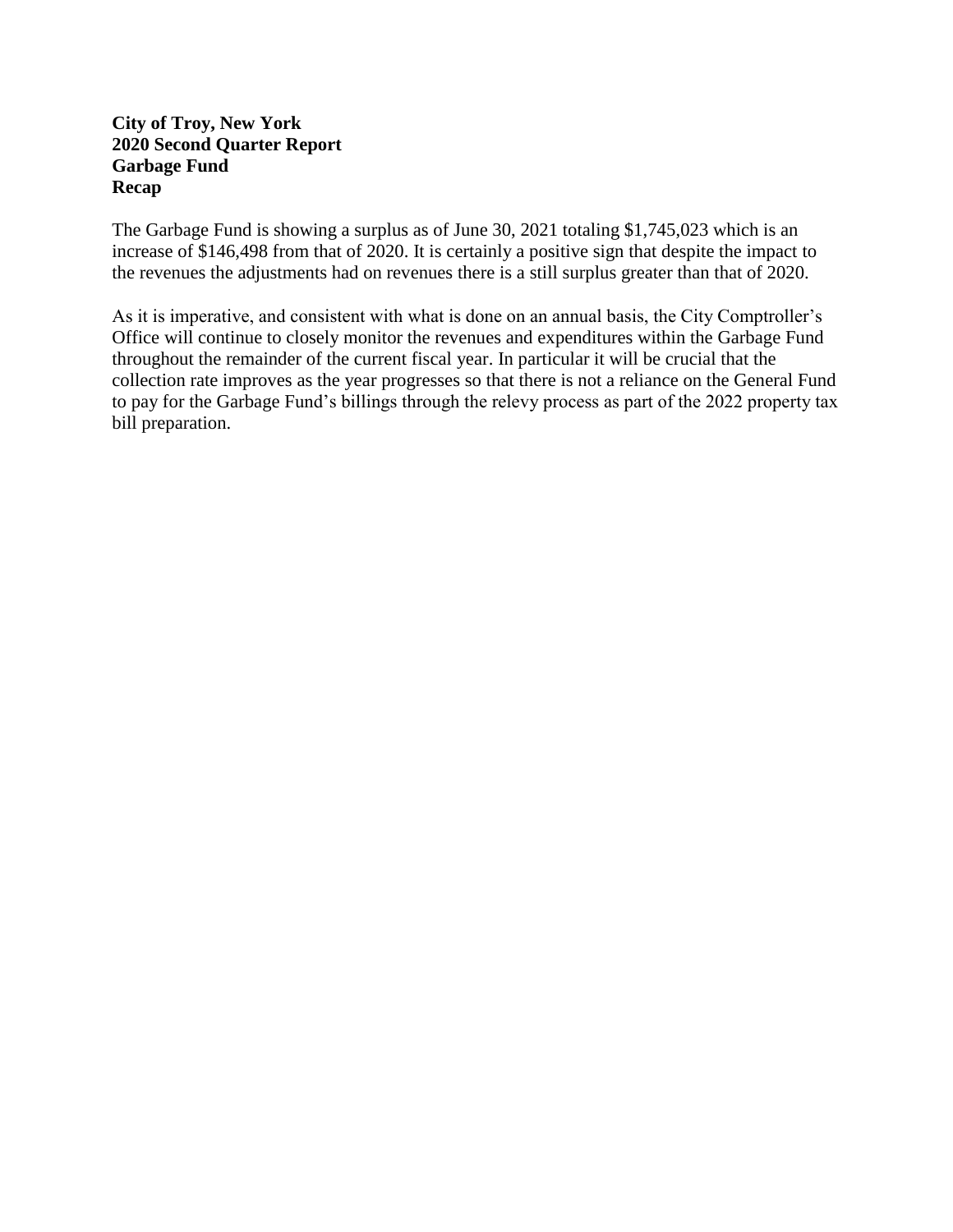#### **City of Troy, New York 2021 Second Quarter Report Water Fund Revenues**

| Revenue                              | 06/30/2021 | 06/30/2020 | \$ Change  | % Change   | 2021 Actual | 2021 Budget | \$ Diff     | % Achieved | Footnote |
|--------------------------------------|------------|------------|------------|------------|-------------|-------------|-------------|------------|----------|
| <b>City Water Sales</b>              | ,788,665   | 1,959,902  | (171, 236) | $-8.74\%$  | 1,788,665   | 4,500,000   | (2,711,335) | 39.75%     |          |
| <b>Outside Community Water Sales</b> | 2,563,477  | 2,272,205  | 291,271    | 12.82%     | 2,563,477   | 6,955,000   | (4,391,523) | 36.86%     | 2        |
| <b>Unmetered Sales</b>               | 149,458    | 86,139     | 63,319     | 73.51%     | 149,458     | 257,422     | (107,964)   | 58.06%     |          |
| Use Of Money & Property              | 126,672    | 156,000    | (29, 328)  | $-18.80\%$ | 126,672     | 282,100     | (155, 428)  | 44.90%     |          |
| Permits                              | 3,940      | 2,220      | 1,720      | 77.48%     | 3,940       | 12,175      | (8,235)     | 32.36%     |          |
| Sale Of Property                     | 9,930      | 4,600      | 5,330      | 15.87%     | 9,930       | 54,333      | (44, 403)   | 18.28%     |          |
| Miscellaneous                        | 67,112     | 62,121     | 4,992      | 8.04%      | 67,112      | 140,710     | (73,598)    | 47.70%     |          |
| <b>Interfund Revenues</b>            | 172,567    | 184,322    | (11, 755)  | $-6.38%$   | 172,567     | 336,067     | (163,500)   | 51.35%     |          |
| <b>Appropriated Fund Balance</b>     |            |            |            |            |             | 75,000      | (75,000)    | $0.00\%$   |          |
| <b>Total</b>                         | 4,881,821  | 4,727,509  | 154,312    | 3.26%      | 4,881,821   | 12,612,807  | (7,730,986) | 38.71%     | 3        |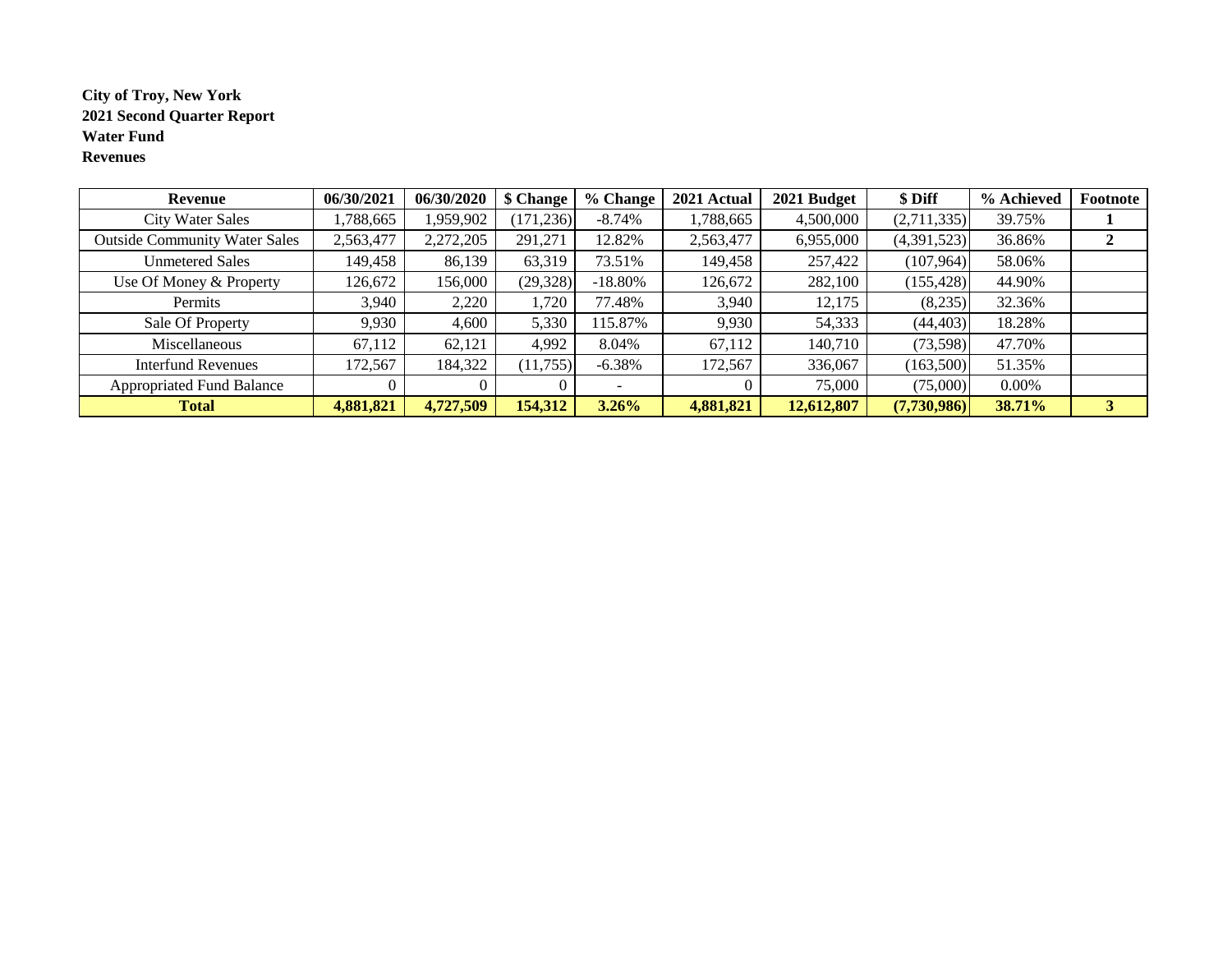#### **1. City Water Sales**

City Water Sales totaled \$1,788,665 as of June 30, 2021 equal to 39.75% of the total revenues budgeted for in the current fiscal year. Revenues have decreased by 8.74% from the six month total of 2020 due to:

- **1.** Billings were ahead in 2020 by three billing cycles due to timing of when bills were mailed. The bills processed on 06/30/2020 were processed on 07/02/2021.
- **2.** As a result of the wet spring less water was consumed than that of the previous year and there could be an impact in consumptions attributable to residents not working from home in 2021 as frequently as they were in 2020 due to the Covid-19 pandemic.

#### **2. Outside Community Water Sales**

Outside Community Water Sales has increased by 12.82% over the six month total of 2020. This is due in large part to a timing issue of when a bill was issued in June of 2021 that was issued in the third quarter of 2020. With that bill removed in 2021 however revenues are still slightly ahead of the 2020 total.

## **3. Total Water Fund Revenues**

Total Water Fund revenues have increased by 3.26% from 2020 to 2021, due in large part to the timing of when bills have been issued in the current fiscal year in comparison to 2020. It is expected that a low budget percentage has been recognized through June  $30<sup>th</sup>$  (38.71%) as there is a large number of billings done at the end of the year recognizing a significant amount of the annual budget's revenues.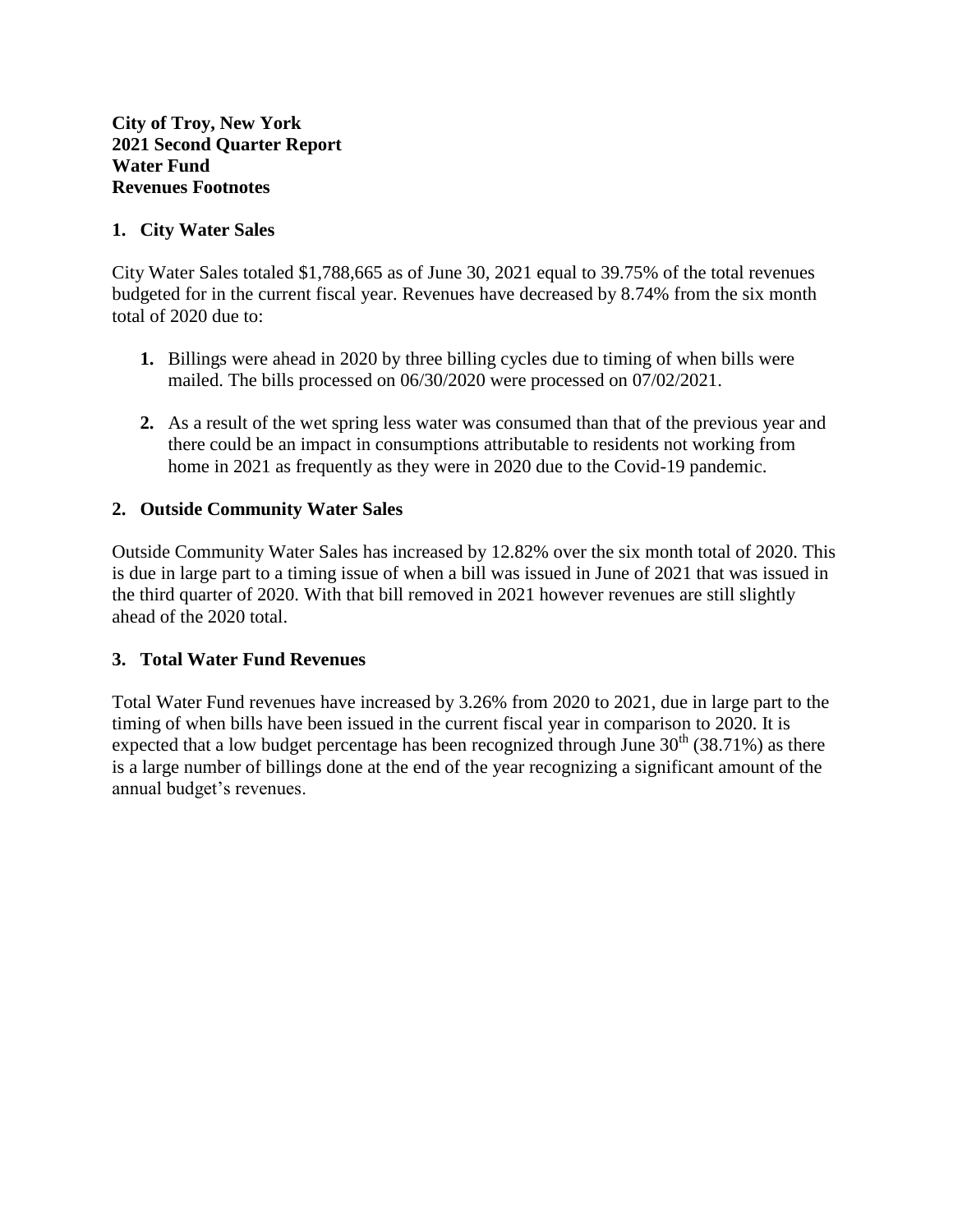#### **City of Troy, New York 2020 Second Quarter Report Water Fund Expenditures**

| <b>Expenditure</b>                   | 06/30/2021   | 06/30/2020   | \$ Change      | % Change                 | 2021 Actual | 2021 Budget | \$ Rem       | % Expended | Footnote       |
|--------------------------------------|--------------|--------------|----------------|--------------------------|-------------|-------------|--------------|------------|----------------|
| <b>Code 1 - Salaries</b>             |              |              |                |                          |             |             |              |            |                |
| <b>Permanent Salaries</b>            | 1,332,971    | 1,339,899    | (6,928)        | $-0.52%$                 | 1,332,971   | 3,272,089   | 1,939,118    | 40.74%     | 1              |
| Overtime                             | 87,431       | 60,512       | 26,919         | 44.49%                   | 87,431      | 183,500     | 96,069       | 47.65%     |                |
| Misc Other                           | 24,637       | 17,526       | 7,111          | 40.58%                   | 24,637      | 82,132      | 57,495       | 30.00%     |                |
| <b>Total Code 1</b>                  | 1,445,039    | 1,417,936    | 27,103         | 1.91%                    | 1,445,039   | 3,537,721   | 2,092,682    | 40.85%     |                |
|                                      |              |              |                |                          |             |             |              |            |                |
| Code 2 - Fixed Assets                | 2,500        | 40,983       | (38, 483)      | $-93.90\%$               | 2,500       | 8,000       | 5,500        | 31.25%     |                |
|                                      |              |              |                |                          |             |             |              |            |                |
| Code 3 - Materials & Supplies        | 542,934      | 397,322      | 145,612        | 36.65%                   | 542,934     | 1,354,940   | 812,006      | 40.07%     | $\overline{2}$ |
|                                      |              |              |                |                          |             |             |              |            |                |
| <b>Code 4 - Contractual Services</b> |              |              |                |                          |             |             |              |            |                |
| <b>Utilities</b>                     | 140,440      | 126,247      | 14,193         | 11.24%                   | 140,440     | 319,709     | 179,269      | 43.93%     |                |
| Postage                              | 13,709       | 17,407       | (3,698)        | $-21.25%$                | 13,709      | 32,000      | 18,291       | 42.84%     |                |
| Printing & Advertising               | 1,982        | 1,743        | 238            | 13.67%                   | 1,982       | 5,500       | 3,518        | 36.03%     |                |
| Repairs & Rentals                    | 14,733       | 20,323       | (5,590)        | $-27.51%$                | 14,733      | 33,000      | 18,267       | 44.65%     |                |
| Insurance                            | 105,128      | 80,902       | 24,226         | 29.95%                   | 105,128     | 88,048      | (17,080)     | 119.40%    | 3              |
| Dues                                 | 125          | $\mathbf{0}$ | 125            | 100.00%                  | 125         | 3,000       | 2,875        | 4.17%      |                |
| <b>Consultant Services</b>           | 48,359       | 42,016       | 6,343          | 15.10%                   | 48,359      | 64,305      | 15,946       | 75.20%     |                |
| Training                             | 920          | 1,745        | (825)          | $-47.28%$                | 920         | 4,600       | 3,680        | 20.00%     |                |
| Travel                               | $\mathbf{0}$ | $\mathbf{0}$ | $\overline{0}$ | $\overline{\phantom{a}}$ | $\Omega$    | 500         | 500          | 0.00%      |                |
| Uniforms                             | 24,593       | 19,640       | 4,953          | 25.22%                   | 24,593      | 30,685      | 6,092        | 80.15%     |                |
| Misc Other                           | 1,060,538    | 1,058,554    | 1.984          | 0.19%                    | 1,060,538   | 4,330,209   | 3,269,671    | 24.49%     |                |
| <b>Total Code 4</b>                  | 1,410,527    | 1,368,578    | 41,949         | 3.07%                    | 1,410,527   | 4,911,556   | 3,501,028    | 28.72%     |                |
|                                      |              |              |                |                          |             |             |              |            |                |
| Code 6/7 - Debt Service              | 224,291      | 230,935      | (6, 644)       | $-2.88%$                 | 224,291     | 758,035     | 533,744      | 29.59%     |                |
|                                      |              |              |                |                          |             |             |              |            |                |
| Code 8 - Benefits                    |              |              |                |                          |             |             |              |            |                |
| Pension                              | 136,839      | 124,132      | 12,707         | 10.24%                   | 136,839     | 578,575     | 441,736      | 23.65%     | 3              |
| <b>Health Insurance</b>              | 464,019      | 354,915      | 109,104        | 30.74%                   | 464,019     | 988,352     | 524,333      | 46.95%     | 3              |
| Dental Insurance                     | 24,215       | 15,641       | 8,574          | 54.82%                   | 24,215      | 51,999      | 27,784       | 46.57%     | 3              |
| Social Security                      | 105,649      | 103,787      | 1,862          | 1.79%                    | 105,649     | 270,635     | 164,986      | 39.04%     |                |
| Workers' Compensation                | 34,339       | 36,749       | (2, 410)       | $-6.56%$                 | 34,339      | 50,000      | 15,661       | 68.68%     |                |
| <b>Total Code 8</b>                  | 765,062      | 635,224      | 129,838        | 20.44%                   | 765,062     | 1,939,561   | 1,174,499    | 39.45%     |                |
|                                      |              |              |                |                          |             |             |              |            |                |
| <b>Code 9 - Interfund Transfers</b>  | 75,000       | 1,405,000    | (1,330,000)    | $\blacksquare$           | 75,000      | 75,000      | $\mathbf{0}$ | 100.00%    |                |
|                                      |              |              |                |                          |             |             |              |            |                |
| <b>Grand Total</b>                   | 4,465,353    | 5,495,979    | (1,030,625)    | $-18.75%$                | 4,465,353   | 12,584,813  | 8,119,459    | 35.48%     | 4              |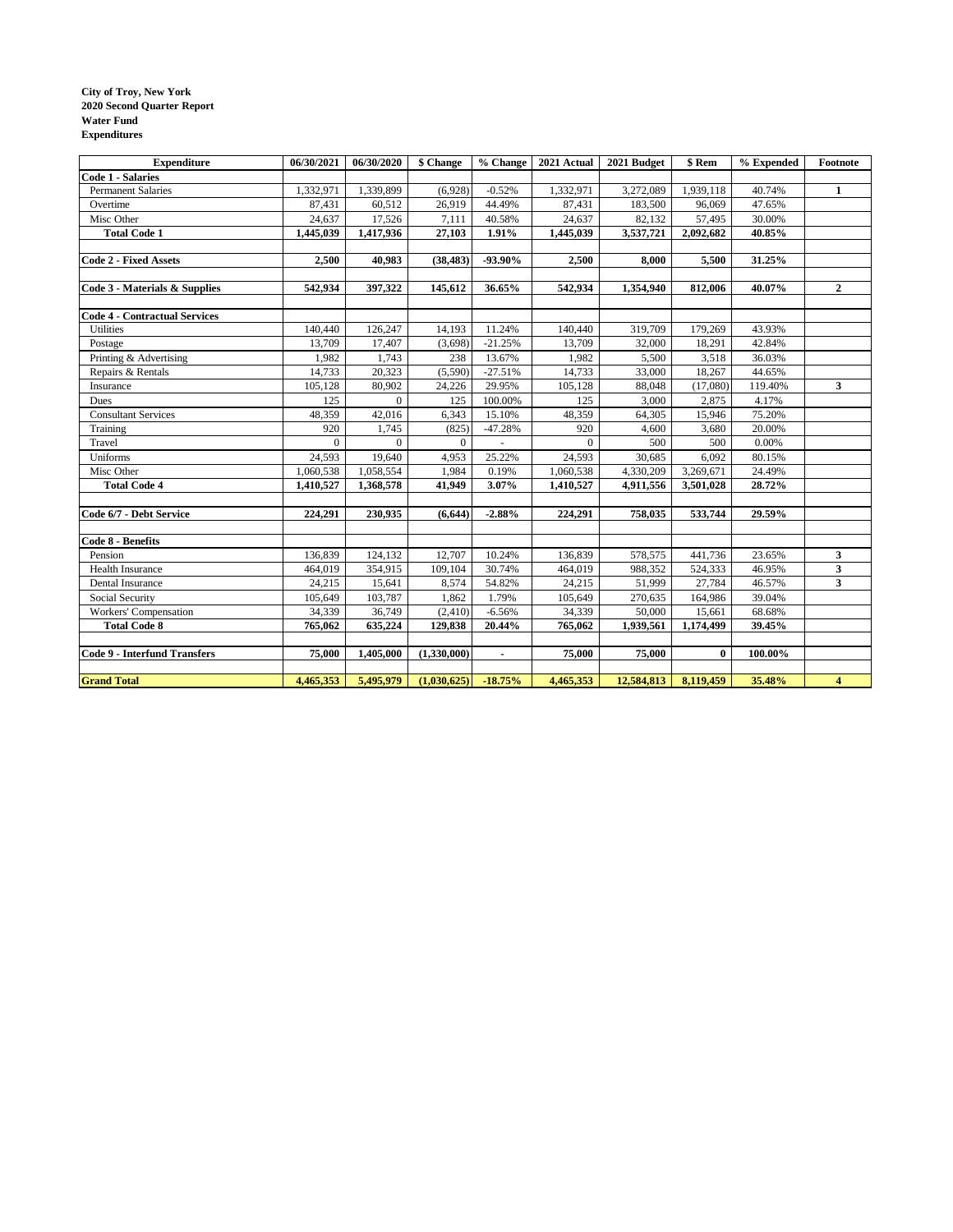#### **1. Permanent Salaries**

The decrease in this category from 2020 to 2021 and the low budget percentage expended through June  $30<sup>th</sup>$  is caused by a number of vacancies within the Water Fund.

# **2. Materials & Supplies**

This category fluctuates year to year depending on the timing of when expenditures are posted which is the cause of the increase from 2020 to 2021.

## **3. Insurance / Pension / Health Insurance / Dental Insurance**

Please refer to the applicable Footnote in the General Fund Expenses summary.

## **4. Total Water Fund Expenses**

The total Water Fund expenditures through the first six months of 2021 are \$4,465,353, or 35.48% of the total amount budgeted for. This is consistent with what is expected within the second quarter financial report given when the timing of expenses occur in the fund in the aggregate.

The decrease of 18.75% is caused by the decrease in the amount transferred to the Capital Projects Fund for the annual capital plan.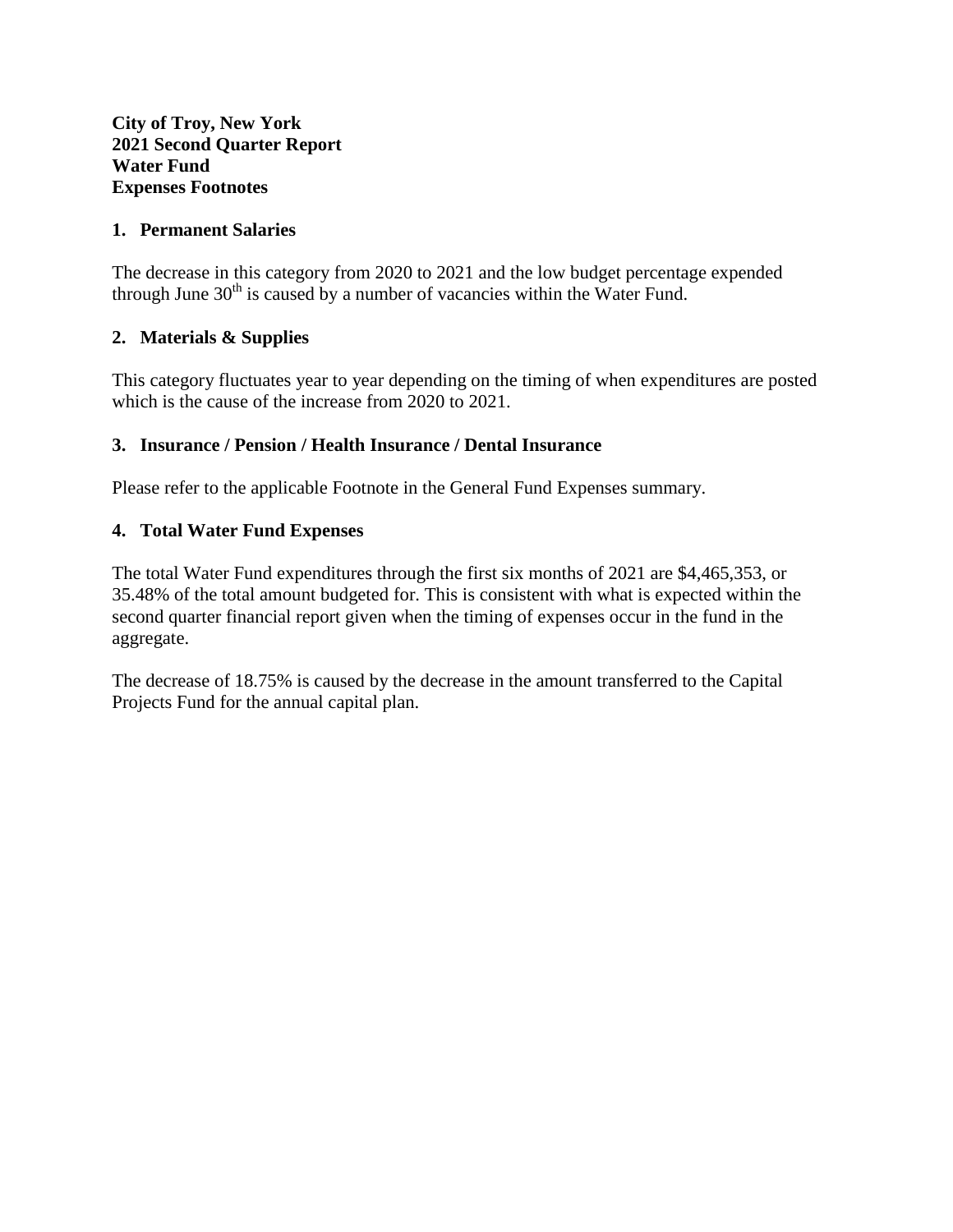**City of Troy, New York 2021 Second Quarter Report Water Fund Recap of Results**

| <b>Description</b>        | 2021      | 2020       | <b>Difference</b> |
|---------------------------|-----------|------------|-------------------|
|                           |           |            |                   |
| <b>Total Revenues</b>     | 4,881,821 | 4,727,509  | 154,312           |
|                           |           |            |                   |
| <b>Total Expenditures</b> | 4,465,353 | 5,495,979  | (1,030,625)       |
|                           |           |            |                   |
| <b>Surplus (Deficit)</b>  | 416,468   | (768, 470) | 1,184,937         |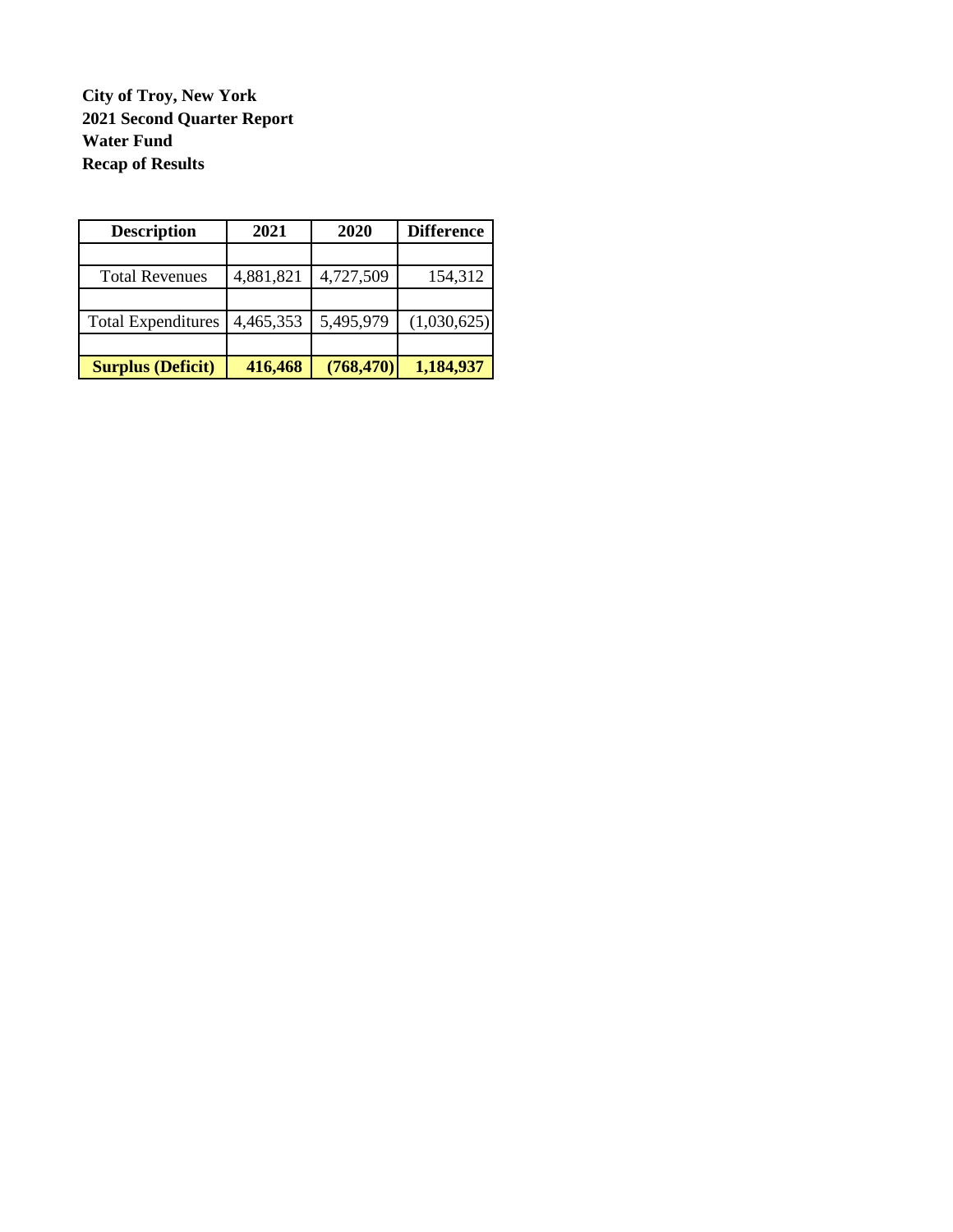## **City of Troy, New York 2021 Second Quarter Report Water Fund Recap**

The total six month surplus in the Water Fund in the current fiscal year was \$416,468 whereas in 2020 there was a deficit of \$768,470. The difference between fiscal years is driven by the transfer to the Capital Projects Fund in 2020 for the annual capital plan.

The operating surplus in 2021 has remained consistent with those of prior years as revenues and expenditures have remained consistent from year to year.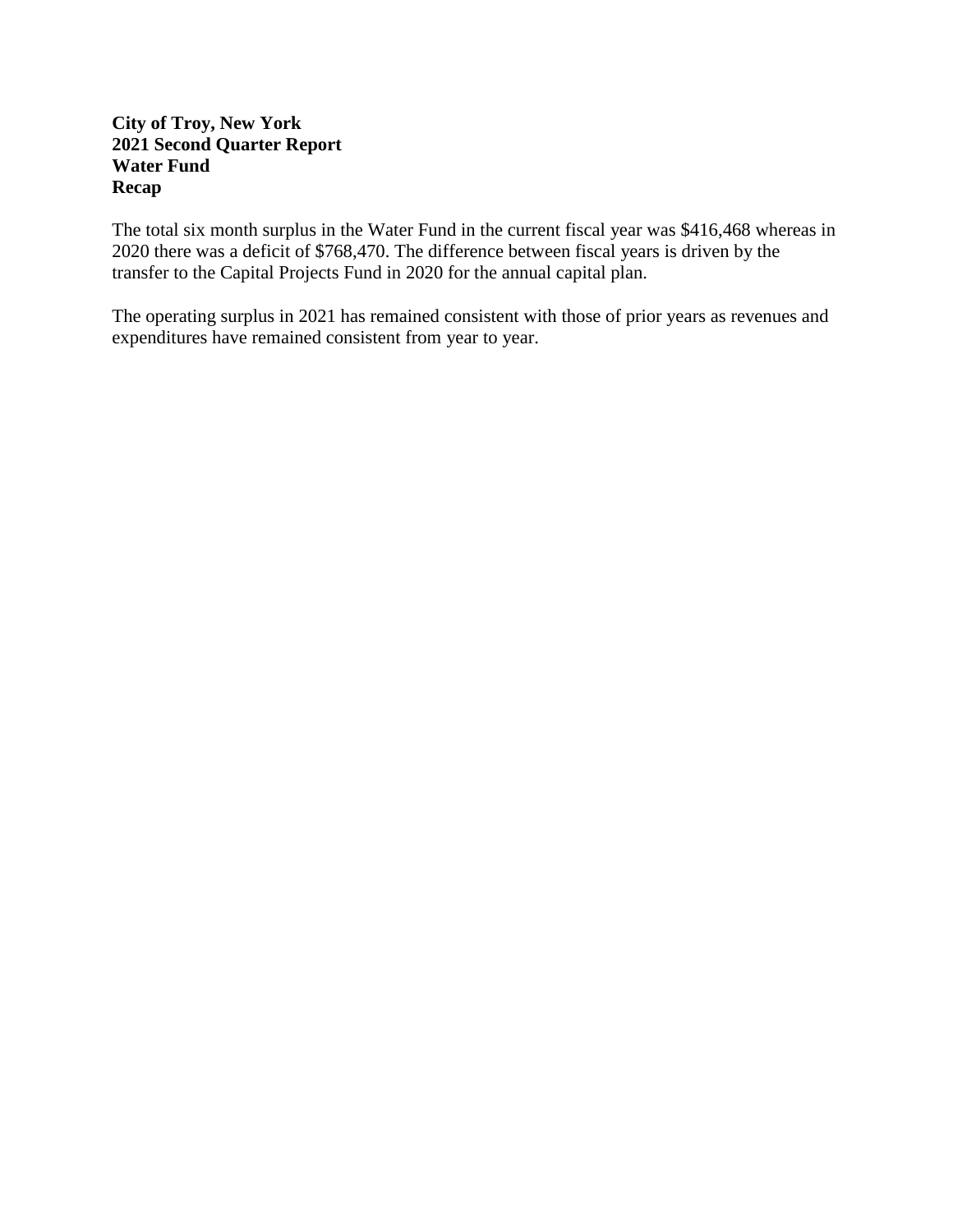#### **City of Troy, New York 2021 Second Quarter Report Sewer Fund Revenues**

| Revenue                 | 06/30/2021 | 06/30/2020 | \$ Change  | % Change   | 2021 Actual | 2021 Budget | \$Diff      | % Achieved    | Footnote |
|-------------------------|------------|------------|------------|------------|-------------|-------------|-------------|---------------|----------|
| <b>Sewer Rents</b>      | .781,202   | 1,996,148  | (214, 947) | $-10.77\%$ | ,781,202    | 4,500,000   | (2,718,798) | 39.58%        |          |
| <b>Sewer Charges</b>    | 100,336    | 63,362     | 36,974     | 58.35%     | 100,336     | 334,638     | (234,302)   | 29.98%        |          |
| Use Of Money & Property |            | 2,847      | (2,847)    | -99.99%    |             | 737         | (737)       | 0.03%         |          |
| Miscellaneous           | 17,454     | 14,614     | 2,840      | 19.43%     | 17,454      | 33,858      | (16, 404)   | 51.55%        |          |
| <b>Total</b>            | 1,898,992  | 2,076,972  | (177,980)  | $-8.57\%$  | .,898,992   | 4,869,233   | (2,970,241) | <b>39.00%</b> |          |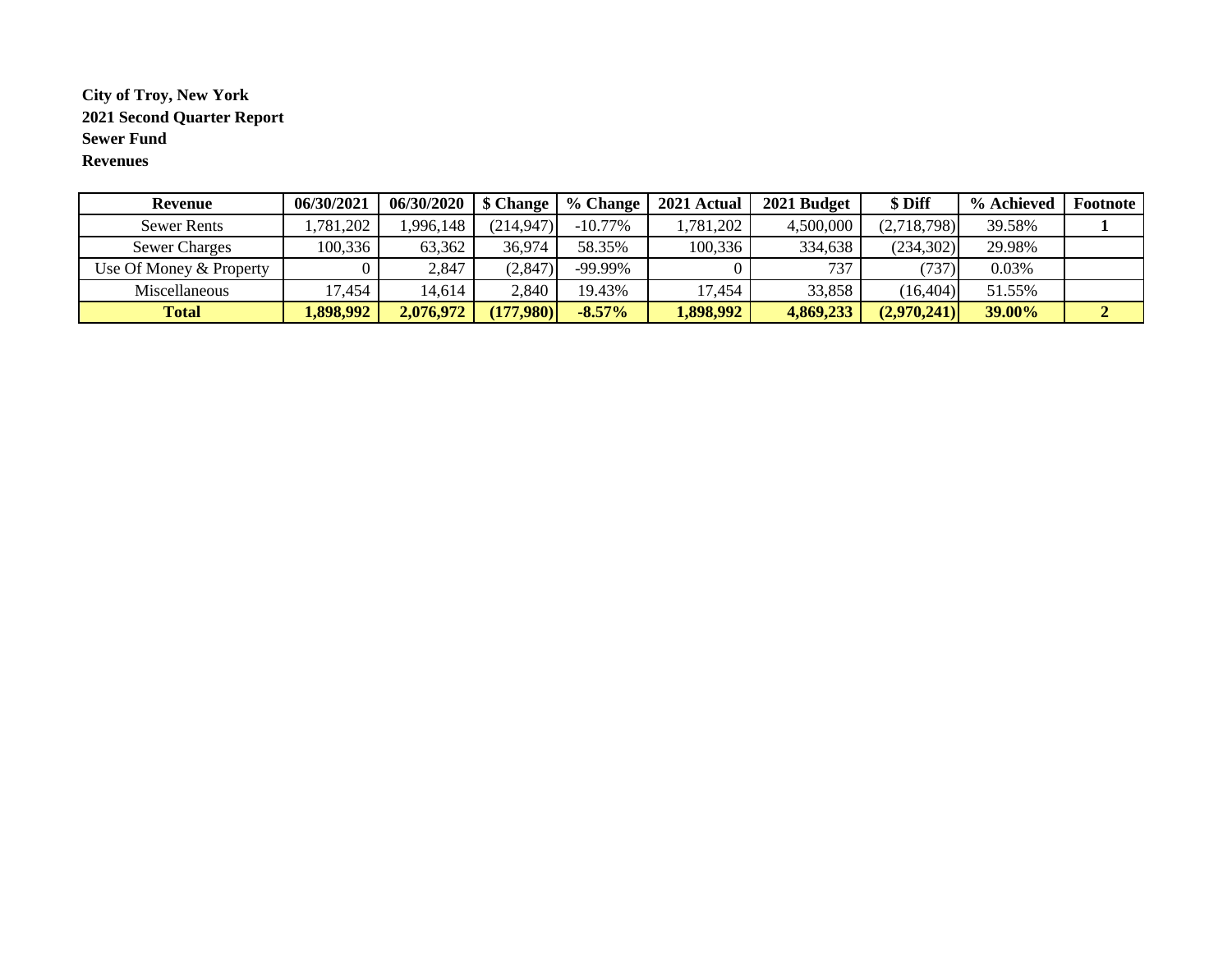#### **1. Sewer Rents**

Due to the City sewer rate equaling 100% of the City water rate, the revenues for City Sewer Sales agrees to what is seen within City Water Sales for the reasoning as outlined in the Water Revenues Footnotes.

## **2. Total Sewer Fund Revenues**

Due to the timing of when bills have been issued along with the wet spring conditions, the total revenues in the Sewer Fund have decreased by 8.57% through the first six months of 2021.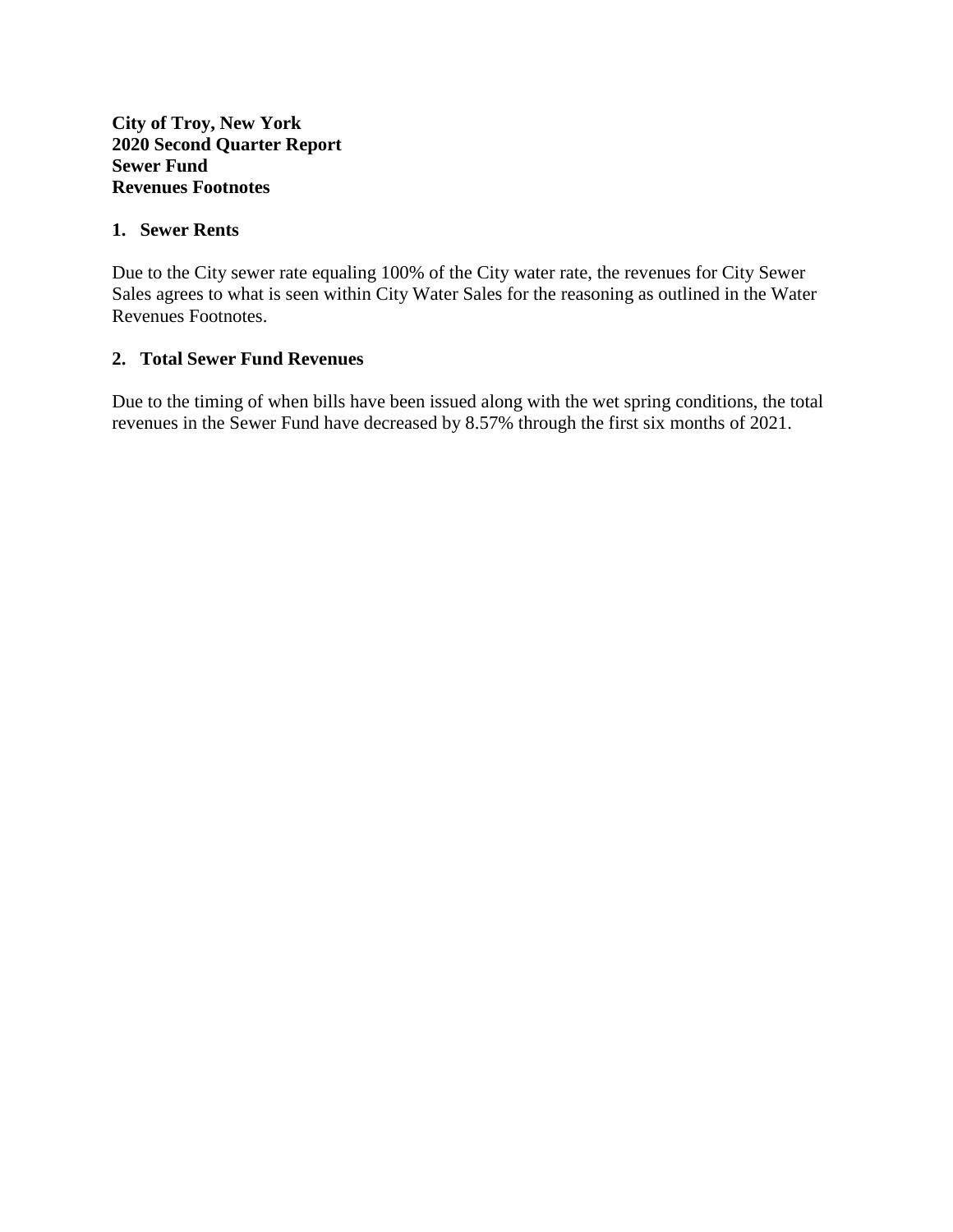#### **City of Troy, New York 2021 Second Quarter Report Sewer Fund Expenditures**

| <b>Expenditure</b>                   | 06/30/2021 | 06/30/2020   \$ Change |            | % Change       | 2021 Actual | 2021 Budget | \$ Rem    | % Expended | Footnote         |
|--------------------------------------|------------|------------------------|------------|----------------|-------------|-------------|-----------|------------|------------------|
| <b>Code 1 - Salaries</b>             |            |                        |            |                |             |             |           |            |                  |
| <b>Permanent Salaries</b>            | 369,432    | 340,202                | 29,230     | 8.59%          | 369,432     | 857,258     | 487,826   | 43.09%     | $\mathbf{1}$     |
| <b>Temporary Salaries</b>            | $\Omega$   | 11,231                 | (11, 231)  | $-100.00\%$    | $\Omega$    | 15,000      | 15,000    | 0.00%      |                  |
| Overtime                             | 23,727     | 30,409                 | (6,682)    | $-21.97%$      | 23,727      | 90,000      | 66,273    | 26.36%     |                  |
| Misc. Other                          | 6,800      | 7,400                  | (600)      | $-8.11%$       | 6,800       | 19,000      | 12,200    | 35.79%     |                  |
| <b>Total Code 1</b>                  | 399,959    | 389,242                | 10,717     | 2.75%          | 399,959     | 981,258     | 581,299   | 40.76%     |                  |
|                                      |            |                        |            |                |             |             |           |            |                  |
| <b>Code 2 - Fixed Assets</b>         | $\bf{0}$   | $\bf{0}$               | $\bf{0}$   | $\blacksquare$ | $\bf{0}$    | 10,000      | 10,000    | $0.00\%$   |                  |
|                                      |            |                        |            |                |             |             |           |            |                  |
| Code 3 - Materials & Supplies        | 58,014     | 80,008                 | (21,995)   | $-27.49%$      | 58,014      | 280,000     | 221,986   | 20.72%     |                  |
|                                      |            |                        |            |                |             |             |           |            |                  |
| <b>Code 4 - Contractual Services</b> |            |                        |            |                |             |             |           |            |                  |
| <b>Utilities</b>                     | 2.160      | 3,342                  | (1,182)    | $-35.38%$      | 2.160       | 10,900      | 8,740     | 19.81%     |                  |
| Repairs & Rentals                    | 11,787     | 13,023                 | (1,235)    | $-9.48%$       | 11,787      | 35,000      | 23,213    | 33.68%     |                  |
| Insurance                            | 26,282     | 20,225                 | 6,057      | 29.95%         | 26,282      | 22,012      | (4,270)   | 119.40%    | $\overline{2}$   |
| <b>Consultant Services</b>           | 29,548     | 219,937                | (190, 389) | $-86.57%$      | 29,548      | 57,134      | 27,586    | 51.72%     |                  |
| Training                             | $\Omega$   | $\Omega$               | $\Omega$   |                | $\Omega$    | 2,500       | 2,500     | 0.00%      |                  |
| Uniforms                             | 3,200      | 643                    | 2,557      | 397.70%        | 3,200       | 10,000      | 6,800     | 32.00%     |                  |
| Due To Other Funds                   | 239,604    | 239,604                | $\Omega$   | 0.00%          | 239,604     | 479,332     | 239,728   | 49.99%     |                  |
| <b>Total Code 4</b>                  | 312,581    | 496,774                | (184, 193) | $-37.08%$      | 312,581     | 616,878     | 304,296   | 50.67%     |                  |
|                                      |            |                        |            |                |             |             |           |            |                  |
| Code 6/7 - Debt Service              | 98,495     | 74,234                 | 24,261     | $\blacksquare$ | 98,495      | 108,606     | 10,111    | 90.69%     |                  |
|                                      |            |                        |            |                |             |             |           |            |                  |
| Code 8 - Benefits                    |            |                        |            |                |             |             |           |            |                  |
| Pension                              | 37,221     | 30,777                 | 6,444      | 20.94%         | 37,221      | 157,374     | 120,153   | 23.65%     | $\boldsymbol{2}$ |
| Health Insurance                     | 109,567    | 74,912                 | 34,655     | 46.26%         | 109,567     | 233,376     | 123,809   | 46.95%     | $\overline{2}$   |
| Dental Insurance                     | 5,653      | 3,272                  | 2,382      | 72.80%         | 5,653       | 12.140      | 6,487     | 46.57%     | $\overline{2}$   |
| Social Security                      | 29,270     | 28,719                 | 551        | 1.92%          | 29,270      | 75,066      | 45,796    | 38.99%     |                  |
| Worker's Compensation                | 1,267      | 33,405                 | (32, 138)  | $-96.21%$      | 1,267       | 45,000      | 43,733    | 2.82%      |                  |
| <b>Total Code 8</b>                  | 182,978    | 171,085                | 11,893     | 6.95%          | 182,978     | 522,956     | 339,978   | 34.99%     |                  |
|                                      |            |                        |            |                |             |             |           |            |                  |
| <b>Code 9 - Interfund Transfers</b>  | $\bf{0}$   |                        | $\bf{0}$   | $\blacksquare$ | $\bf{0}$    | 2,168,298   | 2,168,298 | $0.00\%$   |                  |
|                                      |            |                        |            |                |             |             |           |            |                  |
| <b>Grand Total</b>                   | 1,052,027  | 1,211,343              | (159,316)  | $-13.15%$      | 1,052,027   | 4,687,996   | 3,635,969 | 22.44%     | 3 <sup>1</sup>   |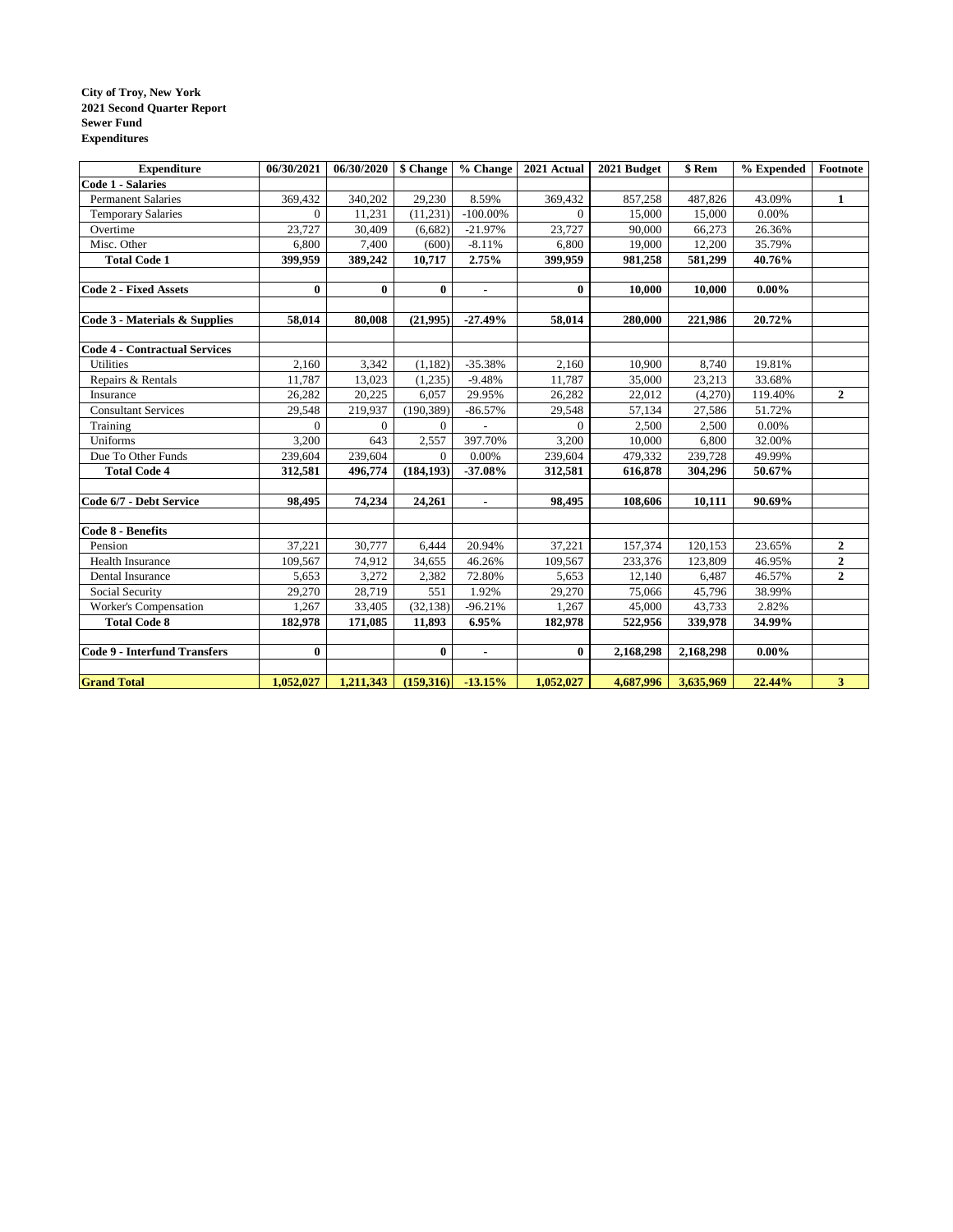#### **City of Troy, New York 2021 Second Quarter Report Sewer Fund Expenses Footnotes**

#### **1. Permanent Salaries**

The decrease in this category from 2020 to 2021 and the low budget percentage expended through June  $30<sup>th</sup>$  is caused by a number of vacancies within the Sewer Fund.

## **2. Insurance / Pension / Health Insurance / Dental Insurance**

Please refer to the applicable Footnote in the General Fund Expenses summary.

#### **3. Total Sewer Fund Expenses**

The total Sewer Fund expenditures through the first six months of 2021 are \$1,052,027, or 22.44% of the total amount budgeted for. This is consistent with what is expected within the second quarter financial report given when the timing of expenses occur in the fund in the aggregate.

The decrease of 13.15% is caused by the one-time expenditure(s) that occurred in 2020 within Consultant Services.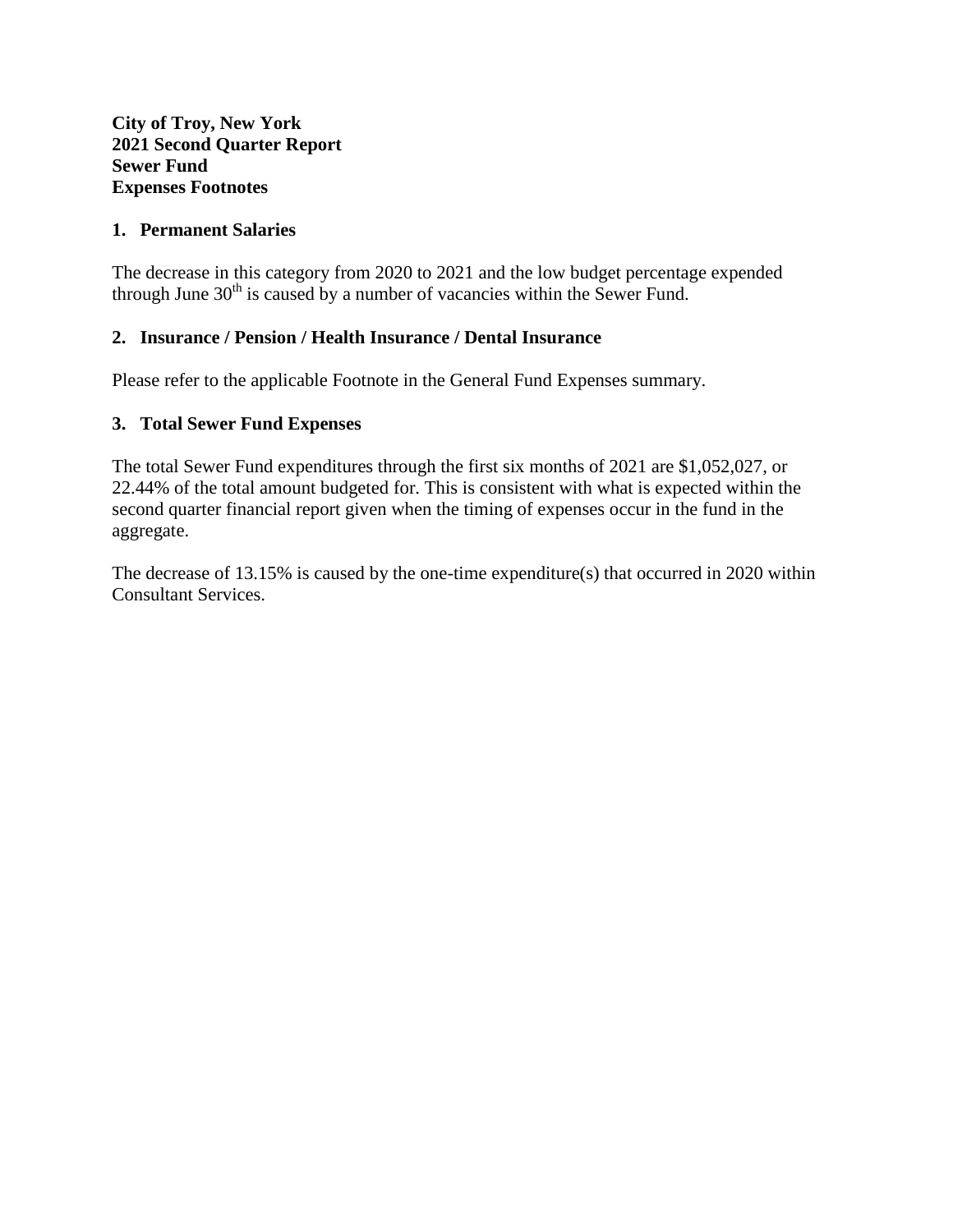**City of Troy, New York 2021 Second Quarter Report Sewer Fund Recap of Results**

| <b>Description</b>        | 2021      | 2020      | <b>Difference</b> |
|---------------------------|-----------|-----------|-------------------|
|                           |           |           |                   |
| <b>Total Revenues</b>     | 1,898,992 | 2,076,972 | (177,980)         |
|                           |           |           |                   |
| <b>Total Expenditures</b> | 1,052,027 | 1,211,343 | (159,316)         |
|                           |           |           |                   |
| <b>Surplus (Deficit)</b>  | 846,966   | 865,629   | (18, 664)         |